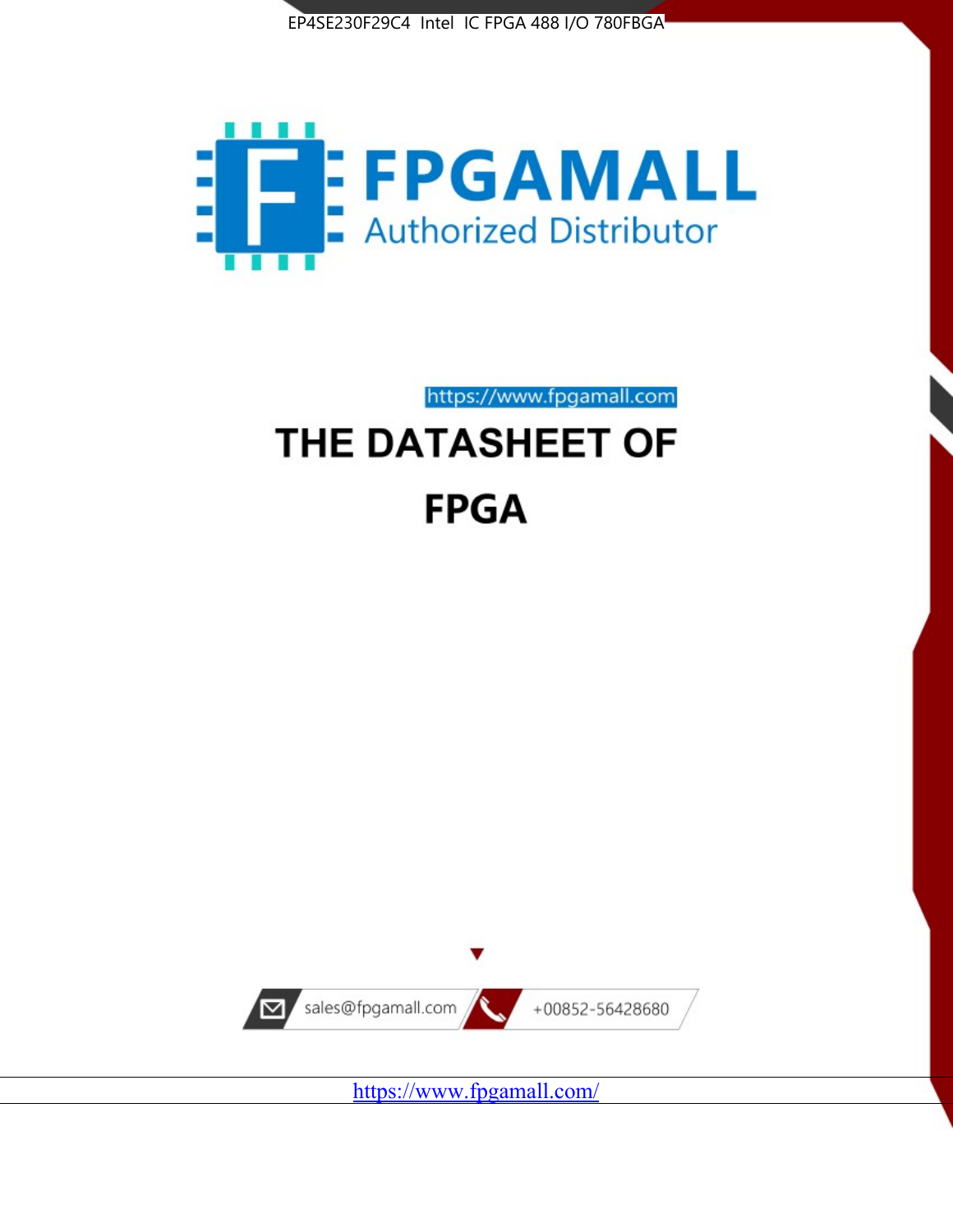EP4SE230F29C4 Intel IC FPGA 488 I/O 780FBGA



**SIV51001-3.5**

Altera® Stratix® IV FPGAs deliver a breakthrough level of system bandwidth and power efficiency for high-end applications, allowing you to innovate without compromise. Stratix IV FPGAs are based on the Taiwan Semiconductor Manufacturing Company (TSMC) 40-nm process technology and surpass all other high-end FPGAs, with the highest logic density, most transceivers, and lowest power requirements.

The Stratix IV device family contains three optimized variants to meet different application requirements:

- Stratix IV E (Enhanced) FPGAs—up to 813,050 logic elements (LEs), 33,294 kilobits (Kb) RAM, and 1,288 18 x 18 bit multipliers
- Stratix IV GX transceiver FPGAs—up to 531,200 LEs, 27,376 Kb RAM, 1,288 18 x 18-bit multipliers, and 48 full-duplex clock data recovery (CDR)-based transceivers at up to 8.5 Gbps
- Stratix IV GT—up to 531,200 LEs, 27,376 Kb RAM, 1,288 18 x 18-bit multipliers, and 48 full-duplex CDR-based transceivers at up to 11.3 Gbps

The complete Altera high-end solution includes the lowest risk, lowest total cost path to volume using HardCopy® IV ASICs for all the family variants, a comprehensive portfolio of application solutions customized for end-markets, and the industry leading Quartus® II software to increase productivity and performance.

f For information about upcoming Stratix IV device features, refer to the *[Upcoming](http://www.altera.com/literature/hb/stratix-iv/uf01001.pdf?GSA_pos=2&WT.oss_r=1&WT.oss=upcoming)  [Stratix IV Device Features](http://www.altera.com/literature/hb/stratix-iv/uf01001.pdf?GSA_pos=2&WT.oss_r=1&WT.oss=upcoming)* document.

f For information about changes to the currently published *Stratix IV Device Handbook*, refer to the *[Addendum to the Stratix IV Device Handbook](http://www.altera.com/literature/hb/stratix-iv/stx4_siv54002.pdf)* chapter.

This chapter contains the following sections:

- "Feature Summary" on page 1–2
- "Architecture Features" on page 1–6
- "Integrated Software Platform" on page 1–19
- "Ordering Information" on page 1–19

@2016 Altera Corporation. All rights reserved. ALTERA, ARRIA, CYCLONE, HARDCOPY, MAX, MEGACORE, NIOS, QUARTUS and STRATIX words and logos are trademarks of Altera Corporation and registered in the U.S. Patent and Trademark



Stratix IV Device Handbook Volume 1 January 2016

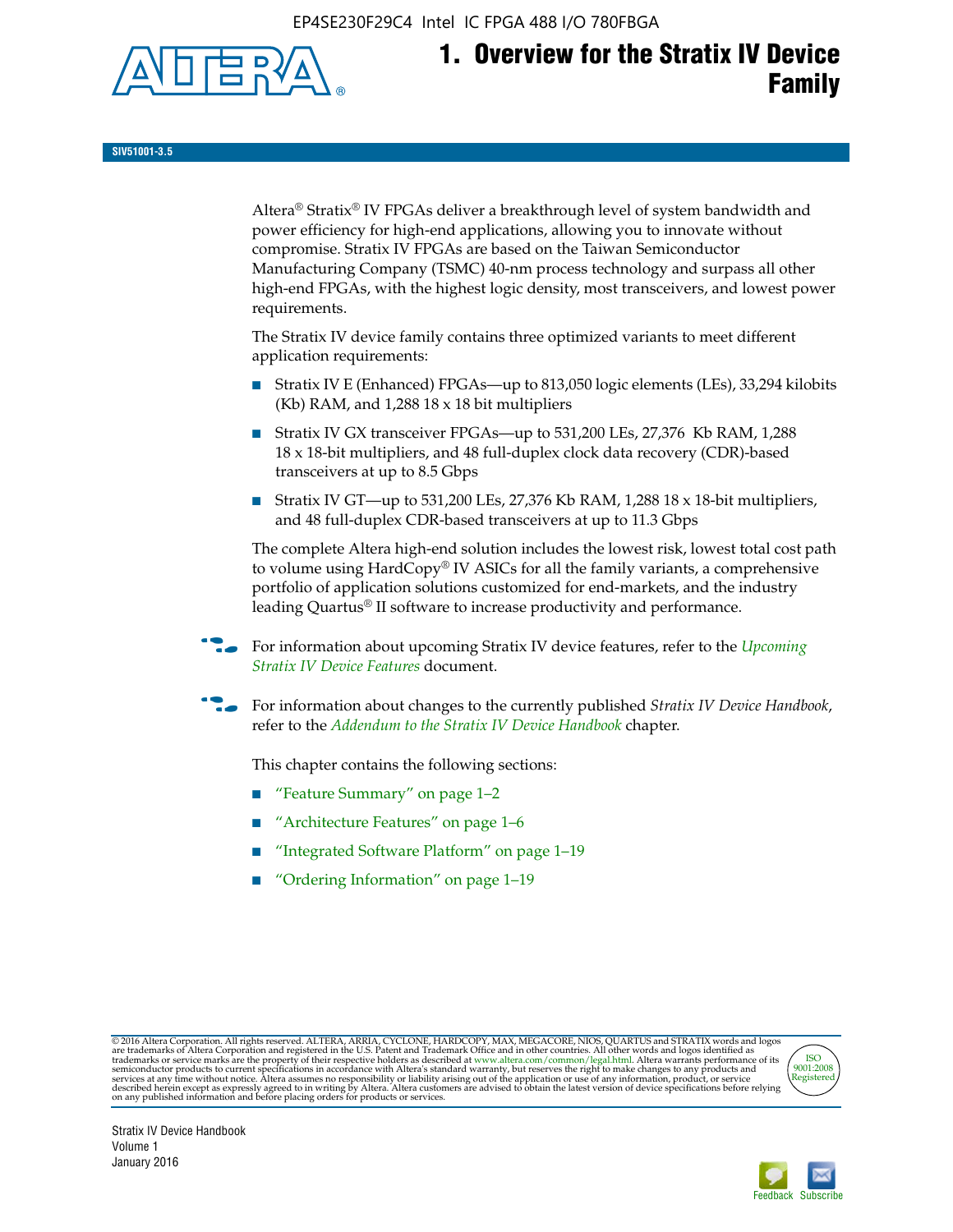# **Feature Summary**

The following list summarizes the Stratix IV device family features:

- Up to 48 full-duplex CDR-based transceivers in Stratix IV GX and GT devices supporting data rates up to 8.5 Gbps and 11.3 Gbps, respectively
- Dedicated circuitry to support physical layer functionality for popular serial protocols, such as PCI Express (PCIe) (PIPE) Gen1 and Gen2, Gbps Ethernet (GbE), Serial RapidIO, SONET/SDH, XAUI/HiGig, (OIF) CEI-6G, SD/HD/3G-SDI, Fibre Channel, SFI-5, and Interlaken
- Complete PCIe protocol solution with embedded PCIe hard IP blocks that implement PHY-MAC layer, Data Link layer, and Transaction layer functionality

**For more information, refer to the** *[IP Compiler for PCI Express User Guide](http://www.altera.com/literature/ug/ug_pci_express.pdf)***.** 

- Programmable transmitter pre-emphasis and receiver equalization circuitry to compensate for frequency-dependent losses in the physical medium
- Typical physical medium attachment (PMA) power consumption of 100 mW at 3.125 Gbps and 135 mW at 6.375 Gbps per channel
- 72,600 to 813,050 equivalent LEs per device
- 7,370 to 33,294 Kb of enhanced TriMatrix memory consisting of three RAM block sizes to implement true dual-port memory and FIFO buffers
- High-speed digital signal processing (DSP) blocks configurable as 9 x 9-bit,  $12 \times 12$ -bit,  $18 \times 18$ -bit, and  $36 \times 36$ -bit full-precision multipliers at up to 600 MHz
- Up to 16 global clocks (GCLK), 88 regional clocks (RCLK), and 132 periphery clocks (PCLK) per device
- Programmable power technology that minimizes power while maximizing device performance
- Up to 1,120 user I/O pins arranged in 24 modular I/O banks that support a wide range of single-ended and differential I/O standards
- Support for high-speed external memory interfaces including DDR, DDR2, DDR3 SDRAM, RLDRAM II, QDR II, and QDR II+ SRAM on up to 24 modular I/O banks
- High-speed LVDS I/O support with serializer/deserializer (SERDES), dynamic phase alignment (DPA), and soft-CDR circuitry at data rates up to 1.6 Gbps
- Support for source-synchronous bus standards, including SGMII, GbE, SPI-4 Phase 2 (POS-PHY Level 4), SFI-4.1, XSBI, UTOPIA IV, NPSI, and CSIX-L1
- Pinouts for Stratix IV E devices designed to allow migration of designs from Stratix III to Stratix IV E with minimal PCB impact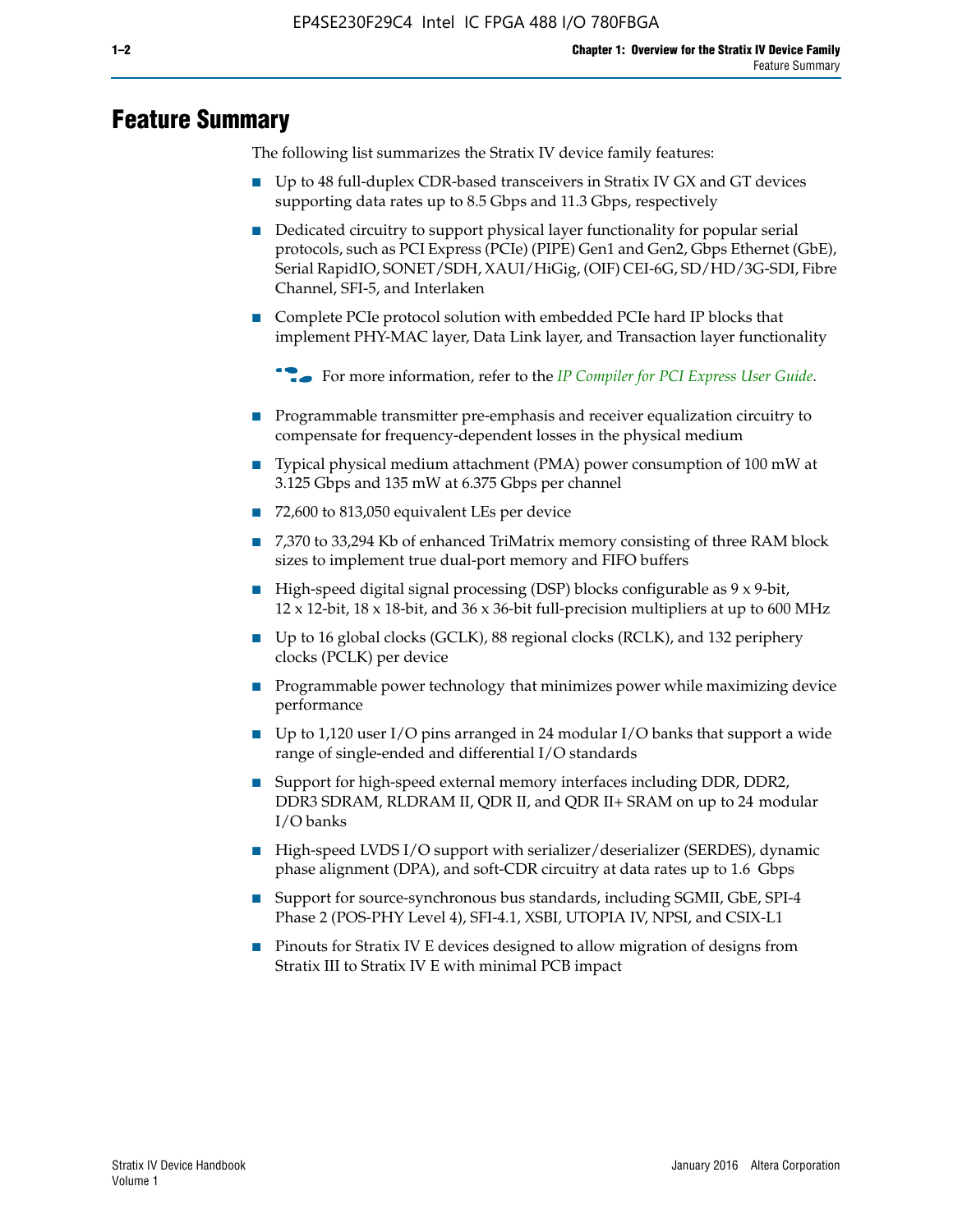# **Stratix IV GX Devices**

Stratix IV GX devices provide up to 48 full-duplex CDR-based transceiver channels per device:

- Thirty-two out of the 48 transceiver channels have dedicated physical coding sublayer (PCS) and physical medium attachment (PMA) circuitry and support data rates between 600 Mbps and 8.5 Gbps
- The remaining 16 transceiver channels have dedicated PMA-only circuitry and support data rates between 600 Mbps and 6.5 Gbps
- **1 The actual number of transceiver channels per device varies with device selection. For** more information about the exact transceiver count in each device, refer to Table 1–1 on page 1–11.
- 1 For more information about transceiver architecture, refer to the *[Transceiver](http://www.altera.com/literature/hb/stratix-iv/stx4_siv52001.pdf)  [Architecture in Stratix IV Devices](http://www.altera.com/literature/hb/stratix-iv/stx4_siv52001.pdf)* chapter.

Figure 1–1 shows a high-level Stratix IV GX chip view.

#### **Figure 1–1. Stratix IV GX Chip View** *(1)*



#### **Note to Figure 1–1:**

(1) Resource counts vary with device selection, package selection, or both.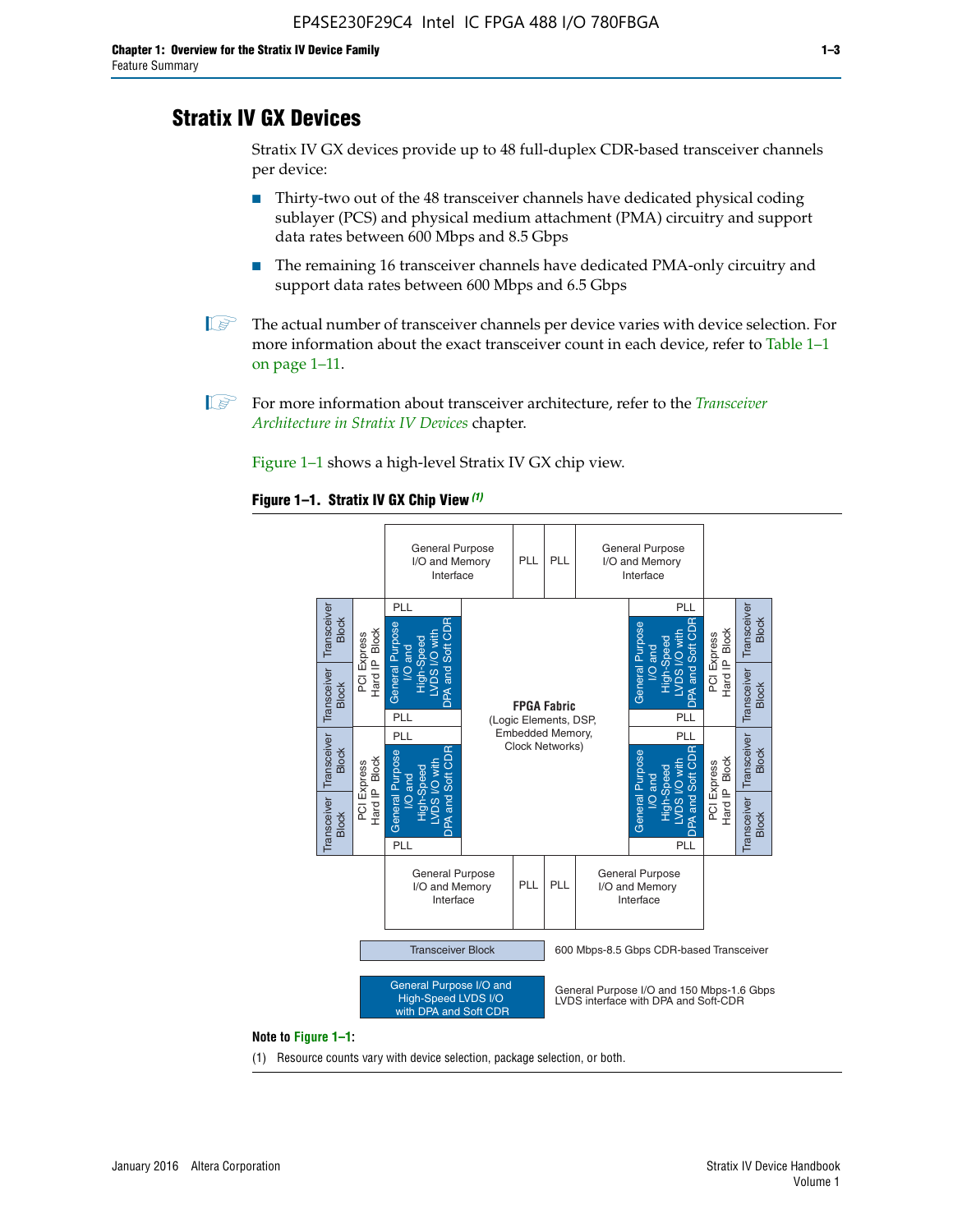# **Stratix IV E Device**

Stratix IV E devices provide an excellent solution for applications that do not require high-speed CDR-based transceivers, but are logic, user I/O, or memory intensive.

Figure 1–2 shows a high-level Stratix IV E chip view.





#### **Note to Figure 1–2:**

(1) Resource counts vary with device selection, package selection, or both.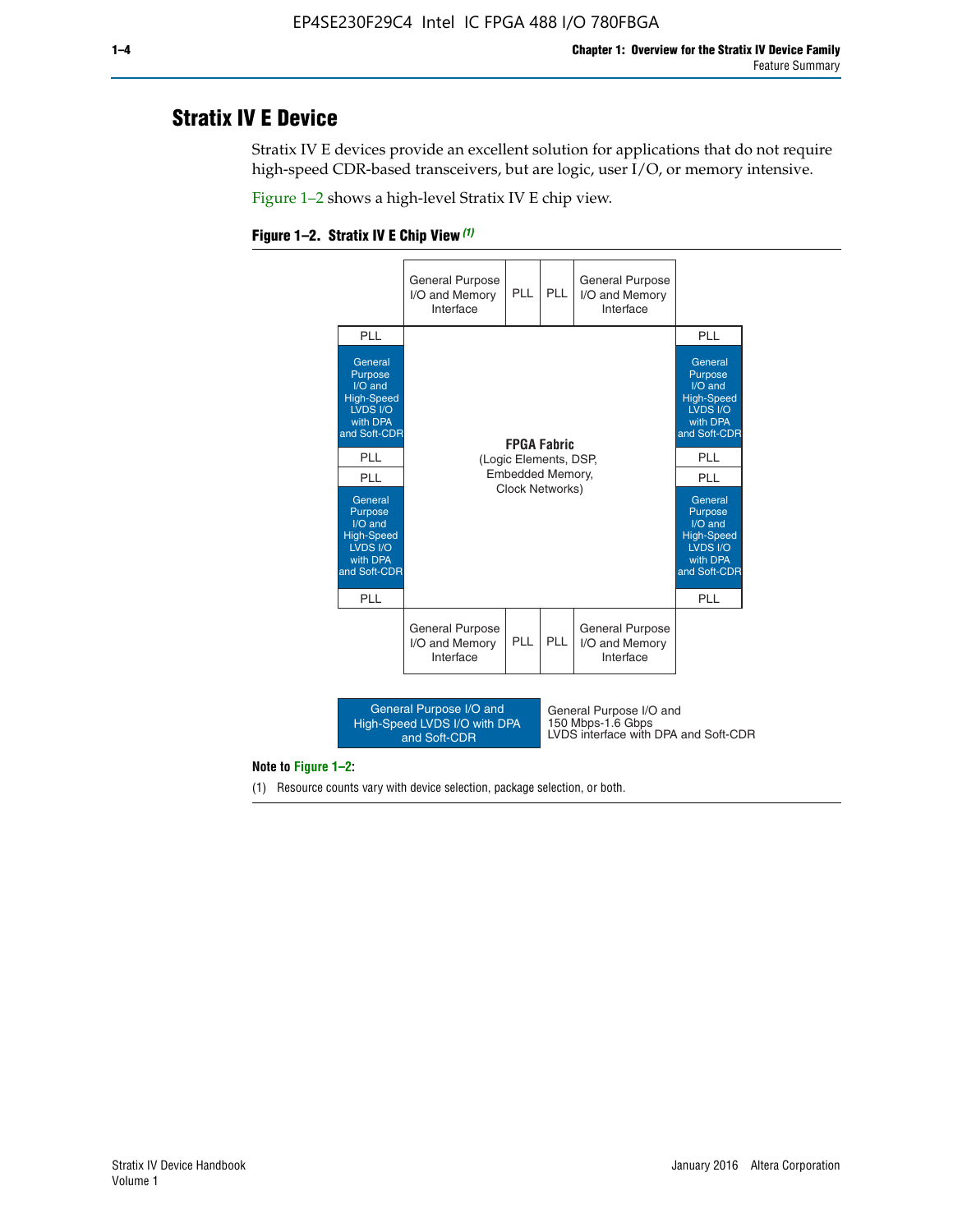# **Stratix IV GT Devices**

Stratix IV GT devices provide up to 48 CDR-based transceiver channels per device:

- Thirty-two out of the 48 transceiver channels have dedicated PCS and PMA circuitry and support data rates between 600 Mbps and 11.3 Gbps
- The remaining 16 transceiver channels have dedicated PMA-only circuitry and support data rates between 600 Mbps and 6.5 Gbps
- **1** The actual number of transceiver channels per device varies with device selection. For more information about the exact transceiver count in each device, refer to Table 1–7 on page 1–16.
- $\mathbb{I}$  For more information about Stratix IV GT devices and transceiver architecture, refer to the *[Transceiver Architecture in Stratix IV Devices](http://www.altera.com/literature/hb/stratix-iv/stx4_siv52001.pdf)* chapter.

Figure 1–3 shows a high-level Stratix IV GT chip view.

#### **Figure 1–3. Stratix IV GT Chip View** *(1)*



(1) Resource counts vary with device selection, package selection, or both.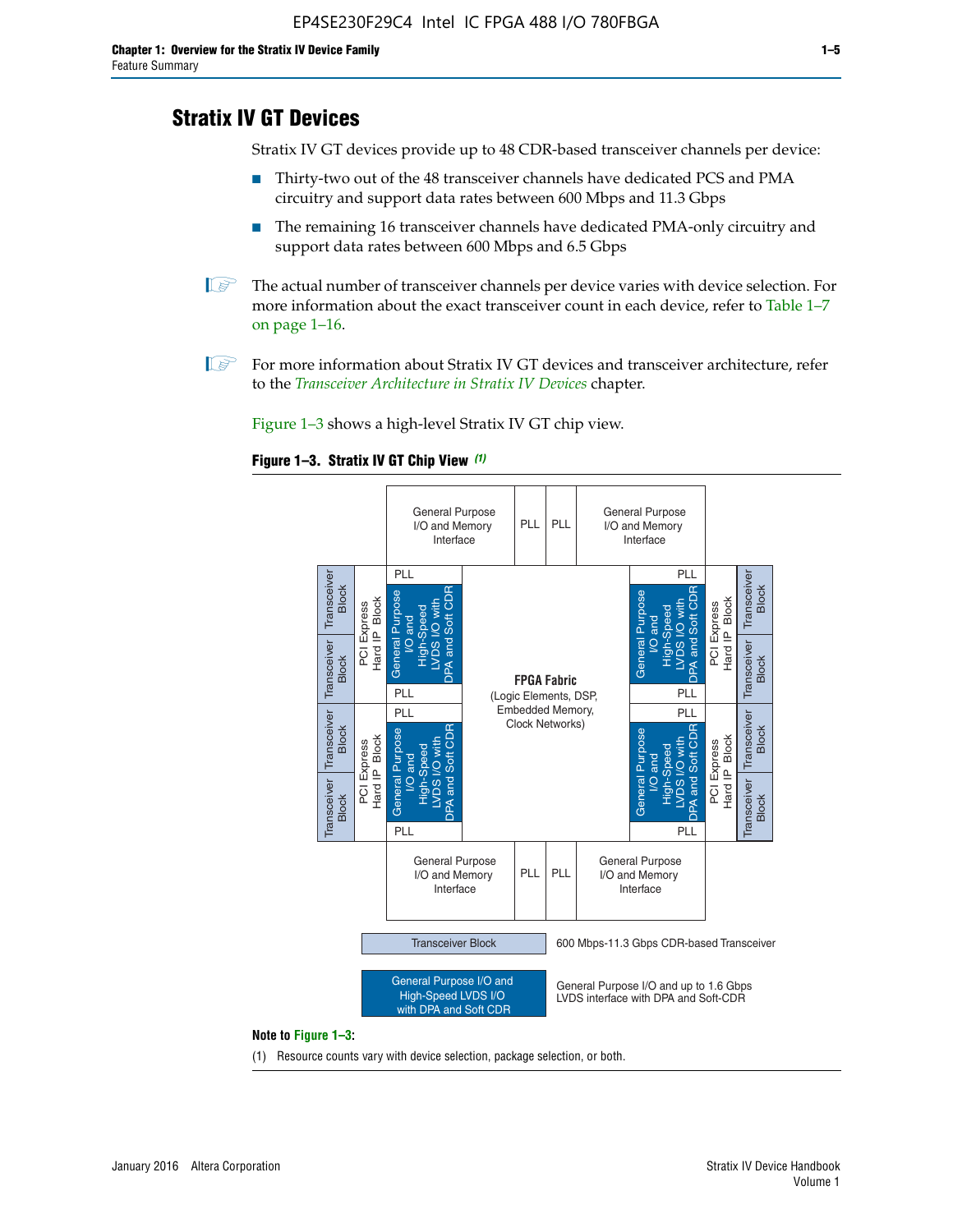# **Architecture Features**

The Stratix IV device family features are divided into high-speed transceiver features and FPGA fabric and I/O features.

 $\mathbb{I}$  The high-speed transceiver features apply only to Stratix IV GX and Stratix IV GT devices.

# **High-Speed Transceiver Features**

The following sections describe high-speed transceiver features for Stratix IV GX and GT devices.

## **Highest Aggregate Data Bandwidth**

Up to 48 full-duplex transceiver channels supporting data rates up to 8.5 Gbps in Stratix IV GX devices and up to 11.3 Gbps in Stratix IV GT devices.

## **Wide Range of Protocol Support**

Physical layer support for the following serial protocols:

- Stratix IV GX—PCIe Gen1 and Gen2, GbE, Serial RapidIO, SONET/SDH, XAUI/HiGig, (OIF) CEI-6G, SD/HD/3G-SDI, Fibre Channel, SFI-5, GPON, SAS/SATA, HyperTransport 1.0 and 3.0, and Interlaken
- Stratix IV GT—40G/100G Ethernet, SFI-S, Interlaken, SFI-5.1, Serial RapidIO, SONET/SDH, XAUI/HiGig, (OIF) CEI-6G, 3G-SDI, and Fibre Channel
- Extremely flexible and easy-to-configure transceiver data path to implement proprietary protocols
- PCIe Support
	- Complete PCIe Gen1 and Gen2 protocol stack solution compliant to PCI Express base specification 2.0 that includes PHY-MAC, Data Link, and transaction layer circuitry embedded in PCI Express hard IP blocks
	- **For more information, refer to the [PCI Express Compiler User Guide](http://www.altera.com/literature/ug/ug_pci_express.pdf).**
	- Root complex and end-point applications
	- $x1, x4,$  and  $x8$  lane configurations
	- PIPE 2.0-compliant interface
	- Embedded circuitry to switch between Gen1 and Gen2 data rates
	- Built-in circuitry for electrical idle generation and detection, receiver detect, power state transitions, lane reversal, and polarity inversion
	- 8B/10B encoder and decoder, receiver synchronization state machine, and ± 300 parts per million (ppm) clock compensation circuitry
	- Transaction layer support for up to two virtual channels (VCs)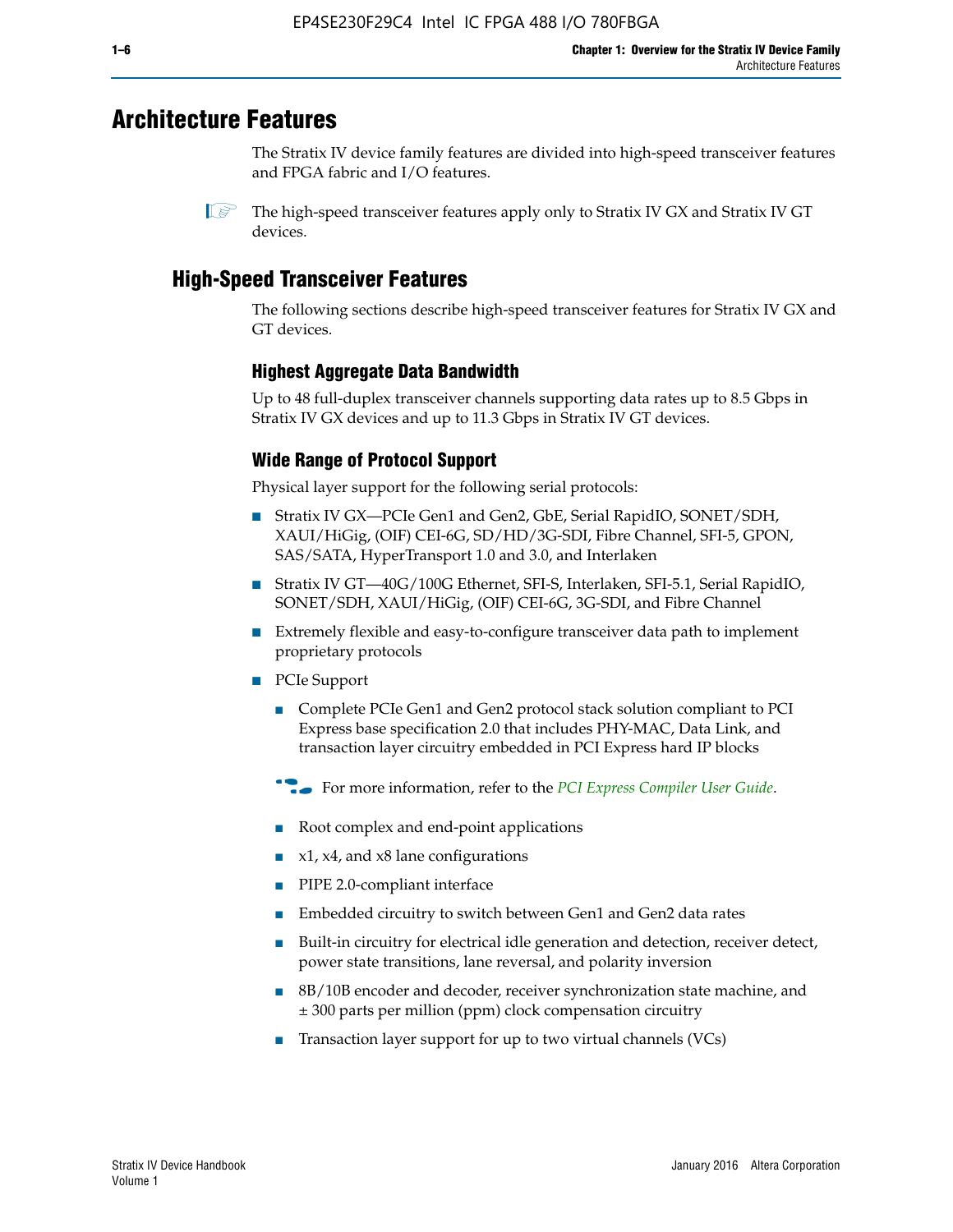- XAUI/HiGig Support
	- Compliant to IEEE802.3ae specification
	- **■** Embedded state machine circuitry to convert XGMII idle code groups  $(|11|)$ to and from idle ordered sets  $(|A|, |K|, |R|)$  at the transmitter and receiver, respectively
	- 8B/10B encoder and decoder, receiver synchronization state machine, lane deskew, and  $\pm 100$  ppm clock compensation circuitry
- GbE Support
	- Compliant to IEEE802.3-2005 specification
	- Automatic idle ordered set  $(111/112/1)$  generation at the transmitter, depending on the current running disparity
	- 8B/10B encoder and decoder, receiver synchronization state machine, and ± 100 ppm clock compensation circuitry
- Support for other protocol features such as MSB-to-LSB transmission in SONET/SDH configuration and spread-spectrum clocking in PCIe configurations

#### **Diagnostic Features**

- Serial loopback from the transmitter serializer to the receiver CDR for transceiver PCS and PMA diagnostics
- Reverse serial loopback pre- and post-CDR to transmitter buffer for physical link diagnostics
- Loopback master and slave capability in PCI Express hard IP blocks
- **For more information, refer to the** *[PCI Express Compiler User Guide](http://www.altera.com/literature/ug/ug_pci_express.pdf)***.**

## **Signal Integrity**

Stratix IV devices simplify the challenge of signal integrity through a number of chip, package, and board-level enhancements to enable efficient high-speed data transfer into and out of the device. These enhancements include:

- Programmable 3-tap transmitter pre-emphasis with up to 8,192 pre-emphasis levels to compensate for pre-cursor and post-cursor inter-symbol interference (ISI)
- Up to 900% boost capability on the first pre-emphasis post-tap
- User-controlled and adaptive 4-stage receiver equalization with up to 16 dB of high-frequency gain
- On-die power supply regulators for transmitter and receiver phase-locked loop (PLL) charge pump and voltage controlled oscillator (VCO) for superior noise immunity
- On-package and on-chip power supply decoupling to satisfy transient current requirements at higher frequencies, thereby reducing the need for on-board decoupling capacitors
- Calibration circuitry for transmitter and receiver on-chip termination (OCT) resistors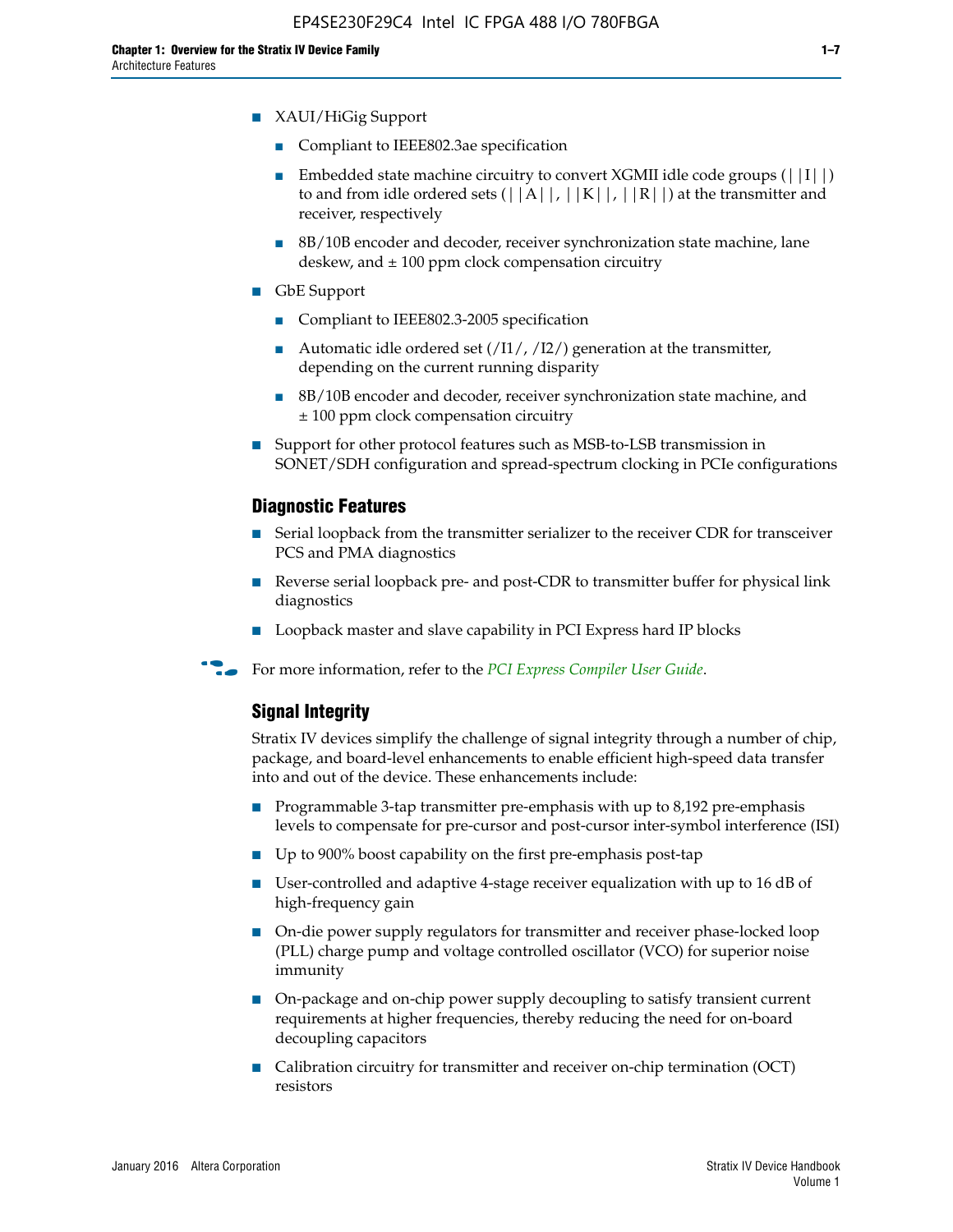# **FPGA Fabric and I/O Features**

The following sections describe the Stratix IV FPGA fabric and I/O features.

## **Device Core Features**

- Up to 531,200 LEs in Stratix IV GX and GT devices and up to 813,050 LEs in Stratix IV E devices, efficiently packed in unique and innovative adaptive logic modules (ALMs)
- Ten ALMs per logic array block (LAB) deliver faster performance, improved logic utilization, and optimized routing
- Programmable power technology, including a variety of process, circuit, and architecture optimizations and innovations
- Programmable power technology available to select power-driven compilation options for reduced static power consumption

## **Embedded Memory**

- TriMatrix embedded memory architecture provides three different memory block sizes to efficiently address the needs of diversified FPGA designs:
	- 640-bit MLAB
	- 9-Kb M9K
	- 144-Kb M144K
- Up to 33,294 Kb of embedded memory operating at up to 600 MHz
- Each memory block is independently configurable to be a single- or dual-port RAM, FIFO, ROM, or shift register

## **Digital Signal Processing (DSP) Blocks**

- Flexible DSP blocks configurable as  $9 \times 9$ -bit,  $12 \times 12$ -bit,  $18 \times 18$ -bit, and  $36 \times 36$ -bit full-precision multipliers at up to 600 MHz with rounding and saturation capabilities
- Faster operation due to fully pipelined architecture and built-in addition, subtraction, and accumulation units to combine multiplication results
- Optimally designed to support advanced features such as adaptive filtering, barrel shifters, and finite and infinite impulse response (FIR and IIR) filters

### **Clock Networks**

- Up to 16 global clocks and 88 regional clocks optimally routed to meet the maximum performance of 800 MHz
- Up to 112 and 132 periphery clocks in Stratix IV GX and Stratix IV E devices, respectively
- Up to 66 (16 GCLK + 22 RCLK + 28 PCLK) clock networks per device quadrant in Stratix IV GX and Stratix IV GT devices
- Up to 71 (16 GCLK + 22 RCLK + 33 PCLK) clock networks per device quadrant in Stratix IV E devices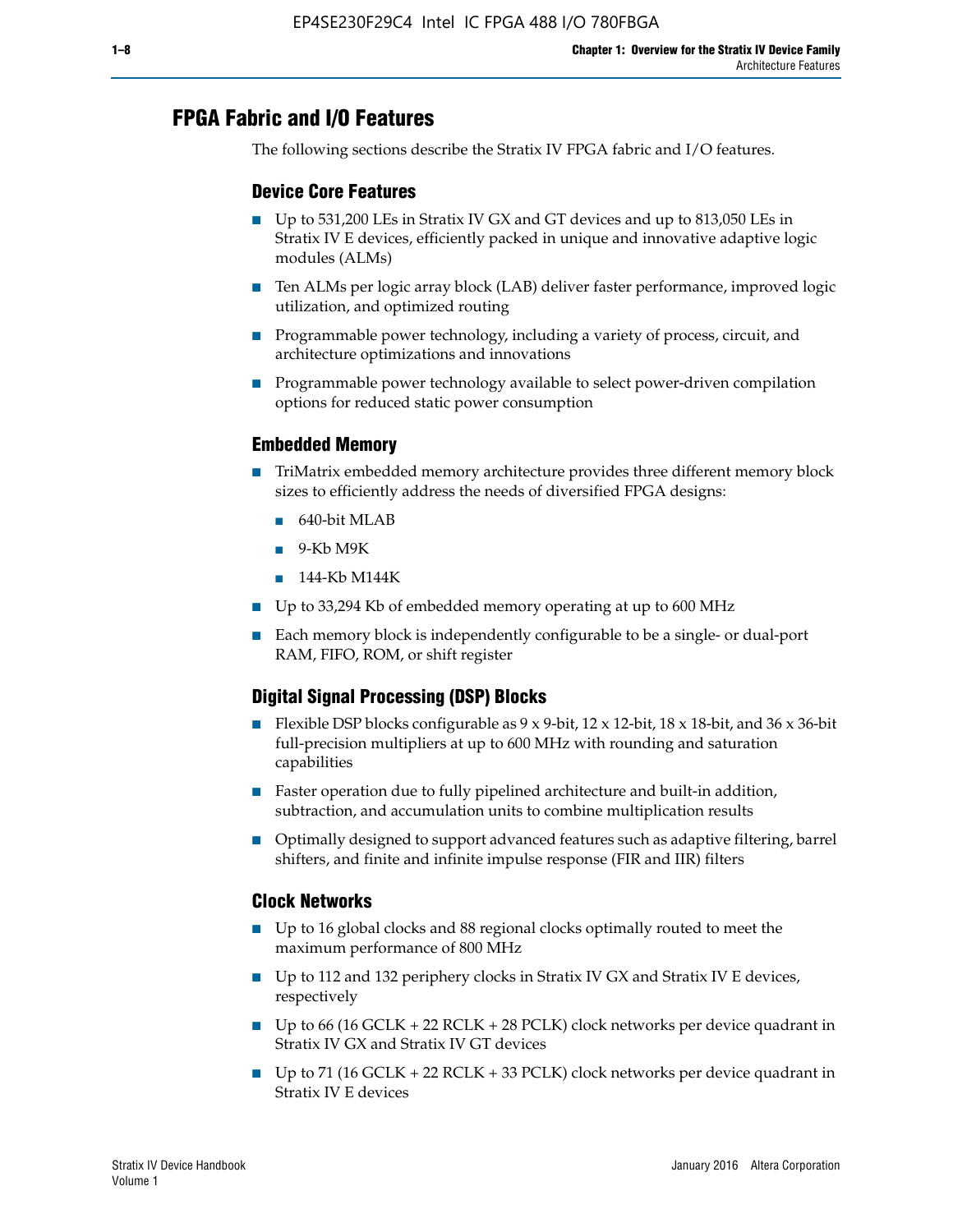## **PLLs**

- Three to 12 PLLs per device supporting spread-spectrum input tracking, programmable bandwidth, clock switchover, dynamic reconfiguration, and delay compensation
- On-chip PLL power supply regulators to minimize noise coupling

## **I/O Features**

- Sixteen to 24 modular I/O banks per device with 24 to 48 I/Os per bank designed and packaged for optimal simultaneous switching noise (SSN) performance and migration capability
- Support for a wide range of industry I/O standards, including single-ended (LVTTL/CMOS/PCI/PCIX), differential (LVDS/mini-LVDS/RSDS), voltage-referenced single-ended and differential (SSTL/HSTL Class I/II) I/O standards
- **O**n-chip series  $(R_S)$  and on-chip parallel  $(R_T)$  termination with auto-calibration for single-ended I/Os and on-chip differential  $(R_D)$  termination for differential I/Os
- Programmable output drive strength, slew rate control, bus hold, and weak pull-up capability for single-ended I/Os
- User I/O:GND: $V_{CC}$  ratio of 8:1:1 to reduce loop inductance in the package—PCB interface
- **■** Programmable transmitter differential output voltage ( $V_{OD}$ ) and pre-emphasis for high-speed LVDS I/O

### **High-Speed Differential I/O with DPA and Soft-CDR**

- Dedicated circuitry on the left and right sides of the device to support differential links at data rates from 150 Mbps to 1.6 Gbps
- Up to 98 differential SERDES in Stratix IV GX devices, up to 132 differential SERDES in Stratix IV E devices, and up to 47 differential SERDES in Stratix IV GT devices
- DPA circuitry at the receiver automatically compensates for channel-to-channel and channel-to-clock skew in source synchronous interfaces
- Soft-CDR circuitry at the receiver allows implementation of asynchronous serial interfaces with embedded clocks at up to 1.6 Gbps data rate (SGMII and GbE)

### **External Memory Interfaces**

- Support for existing and emerging memory interface standards such as DDR SDRAM, DDR2 SDRAM, DDR3 SDRAM, QDRII SRAM, QDRII+ SRAM, and RLDRAM II
- DDR3 up to 1,067 Mbps/533 MHz
- Programmable DQ group widths of 4 to 36 bits (includes parity bits)
- Dynamic OCT, trace mismatch compensation, read-write leveling, and half-rate register capabilities provide a robust external memory interface solution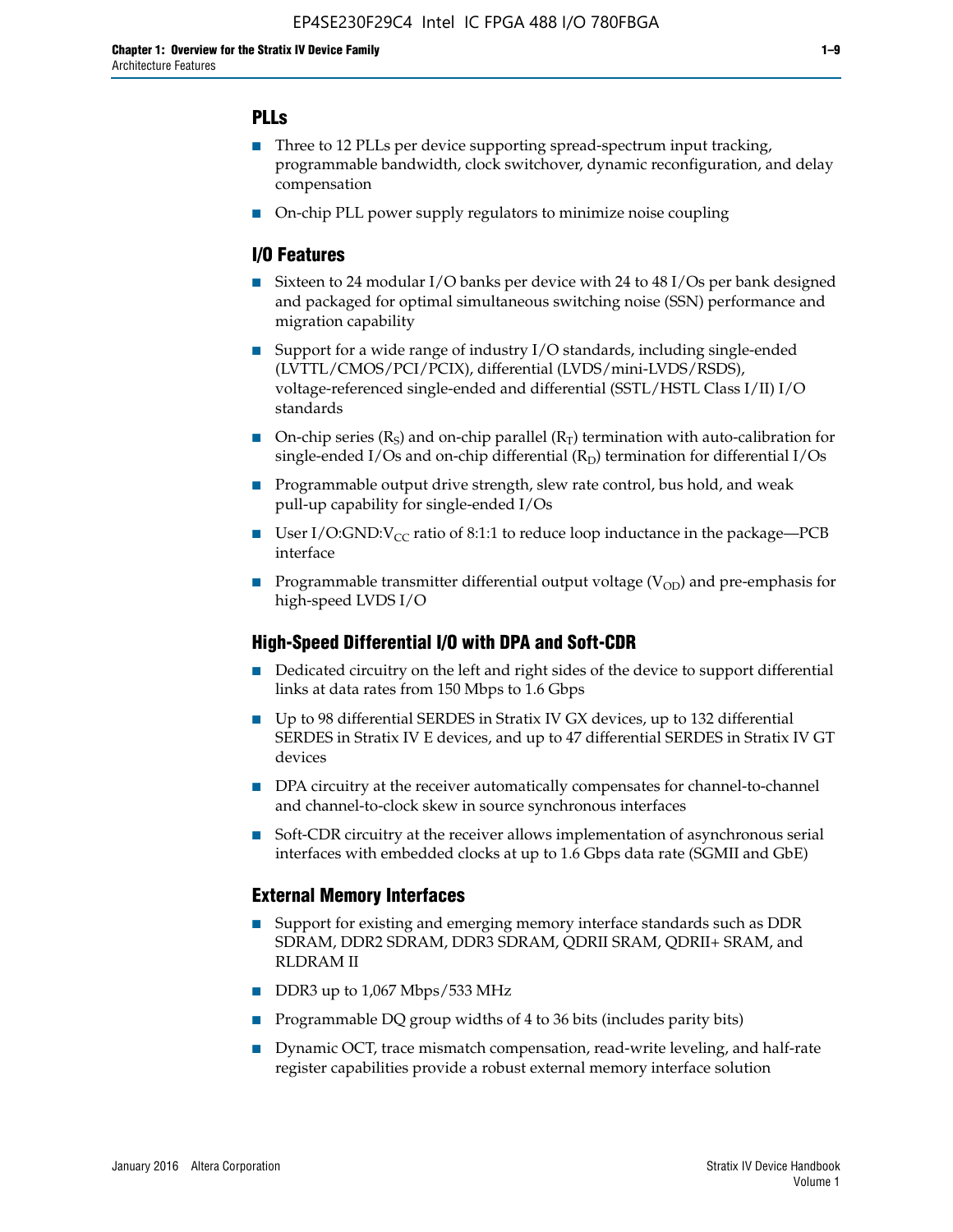## **System Integration**

- All Stratix IV devices support hot socketing
- Four configuration modes:
	- Passive Serial (PS)
	- Fast Passive Parallel (FPP)
	- Fast Active Serial (FAS)
	- JTAG configuration
- Ability to perform remote system upgrades
- 256-bit advanced encryption standard (AES) encryption of configuration bits protects your design against copying, reverse engineering, and tampering
- Built-in soft error detection for configuration RAM cells
- For more information about how to connect the PLL, external memory interfaces,  $I/O$ , high-speed differential I/O, power, and the JTAG pins to PCB, refer to the *[Stratix IV GX and Stratix IV E Device Family Pin Connection Guidelines](http://www.altera.com/literature/dp/stratix4/PCG-01005.pdf)* and the *[Stratix IV GT Device Family Pin Connection Guidelines](http://www.altera.com/literature/dp/stratix4/PCG-01006.pdf)*.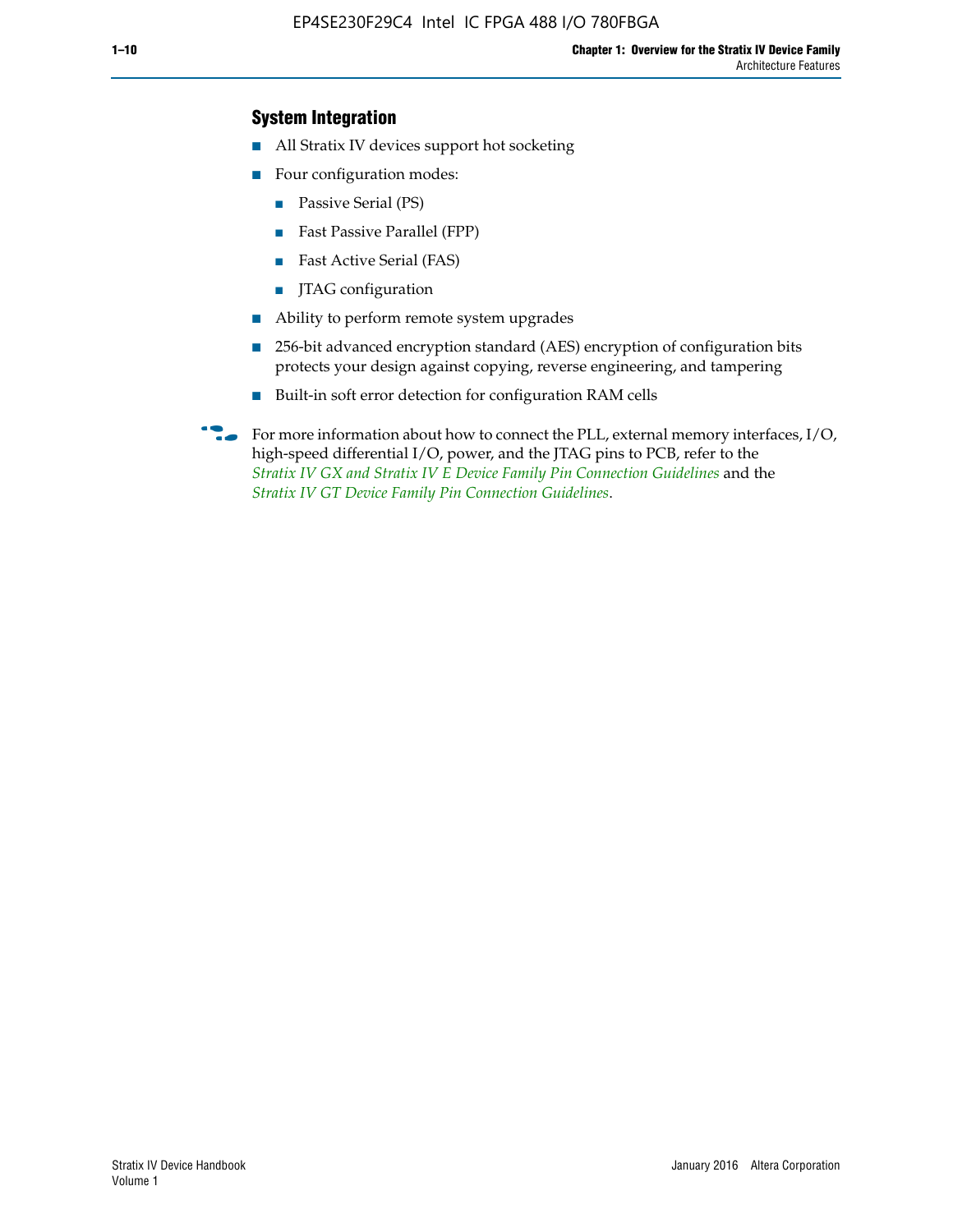#### Table 1–1 lists the Stratix IV GX device features.

## **Table 1–1. Stratix IV GX Device Features (Part 1 of 2)**

| <b>Feature</b>                                                | EP4SGX70                       |                |                   | <b>EP4SGX110</b>  |                          |                                | <b>EP4SGX180</b>               |                |       |              | <b>EP4SGX230</b><br><b>EP4SGX290</b> |                |                               | <b>EP4SGX360</b>               |                |                |       |       |       |                          | <b>EP4SGX530</b>  |                |         |       |       |       |         |
|---------------------------------------------------------------|--------------------------------|----------------|-------------------|-------------------|--------------------------|--------------------------------|--------------------------------|----------------|-------|--------------|--------------------------------------|----------------|-------------------------------|--------------------------------|----------------|----------------|-------|-------|-------|--------------------------|-------------------|----------------|---------|-------|-------|-------|---------|
| <b>Package</b><br><b>Option</b>                               | F780                           | F1152          | F780              | F1152             |                          | F780                           | F1152                          |                | F1517 | F780         | F1152                                |                | F1517                         | F780                           | F1152          |                | F1517 | F1760 | F1932 | F780                     | F1152             |                | F1517   | F1760 | F1932 | F1760 | F1932   |
| <b>ALMs</b>                                                   | 29,040                         |                |                   | 42,240            |                          |                                | 70,300                         |                |       |              | 91,200                               |                |                               |                                |                | 116,480        |       |       |       |                          |                   |                | 141,440 |       |       |       | 212,480 |
| LEs                                                           | 72,600                         |                |                   | 105,600           |                          |                                | 175,750                        |                |       |              | 228,000                              |                |                               |                                |                | 291,200        |       |       |       |                          |                   | 353,600        |         |       |       |       | 531,200 |
| 0.6 Gbps-<br>8.5 Gbps<br>Transceivers<br>$(PMA + PCs)$<br>(1) |                                | 16             | $\hspace{0.05cm}$ | $\hspace{0.05cm}$ | 16                       | $\qquad \qquad \longleftarrow$ | $\hspace{0.05cm}$              | 16             | 24    |              | $\overbrace{\phantom{aaaaa}}$        | 16             | 24                            | —                              |                | 16             | 24    | 24    | 32    | $\overline{\phantom{0}}$ | $\hspace{0.05cm}$ | 16             | 24      | 24    | 32    | 24    | 32      |
| 0.6 Gbps-<br>6.5 Gbps<br>Transceivers<br>$(PMA + PCS)$<br>(1) | 8                              |                | 8                 | 16                | $\overline{\phantom{0}}$ | 8                              | 16                             | -              | —     | 8            | 16                                   | —              | $\overbrace{\phantom{aaaaa}}$ | 16                             | 16             |                |       |       |       | 16                       | 16                |                |         |       |       |       |         |
| PMA-only<br>CMU<br>Channels<br>$(0.6$ Gbps-<br>6.5 Gbps)      | $\qquad \qquad \longleftarrow$ | 8              | $\hspace{0.05cm}$ |                   | 8                        | $\qquad \qquad \longleftarrow$ | $\qquad \qquad \longleftarrow$ | 8              | 12    | -            | $\overline{\phantom{a}}$             | 8              | 12                            | $\qquad \qquad \longleftarrow$ |                | 8              | 12    | 12    | 16    |                          | $\hspace{0.05cm}$ | 8              | 12      | 12    | 16    | 12    | 16      |
| <b>PCI Express</b><br>hard IP<br><b>Blocks</b>                | $\mathbf{1}$                   | $\overline{2}$ | -1                | $\overline{2}$    |                          | 1                              |                                | $\overline{2}$ |       | $\mathbf{1}$ |                                      | $\overline{c}$ |                               |                                |                | $\overline{c}$ |       |       | 4     |                          |                   | $\overline{2}$ |         |       | 4     |       | 4       |
| High-Speed<br>LVDS<br>SERDES (up<br>to 1.6 Gbps)<br>(4)       | 28                             | 56             | 28                | 28                | 56                       | 28                             | 44                             |                | 88    | 28           | 44                                   |                | 88                            | —                              | 44             |                | 88    | 88    | 98    |                          | 44                |                | 88      | 88    | 98    | 88    | 98      |
| SPI-4.2 Links                                                 | $\mathbf{1}$                   |                |                   | 1                 |                          | $\mathbf{1}$                   | $\overline{c}$                 |                | 4     | $\mathbf{1}$ | $\overline{c}$                       |                | $\overline{4}$                | —                              | $\overline{2}$ |                |       | 4     |       | $\overline{\phantom{0}}$ | $\overline{2}$    |                |         | 4     |       |       | 4       |

Architecture Features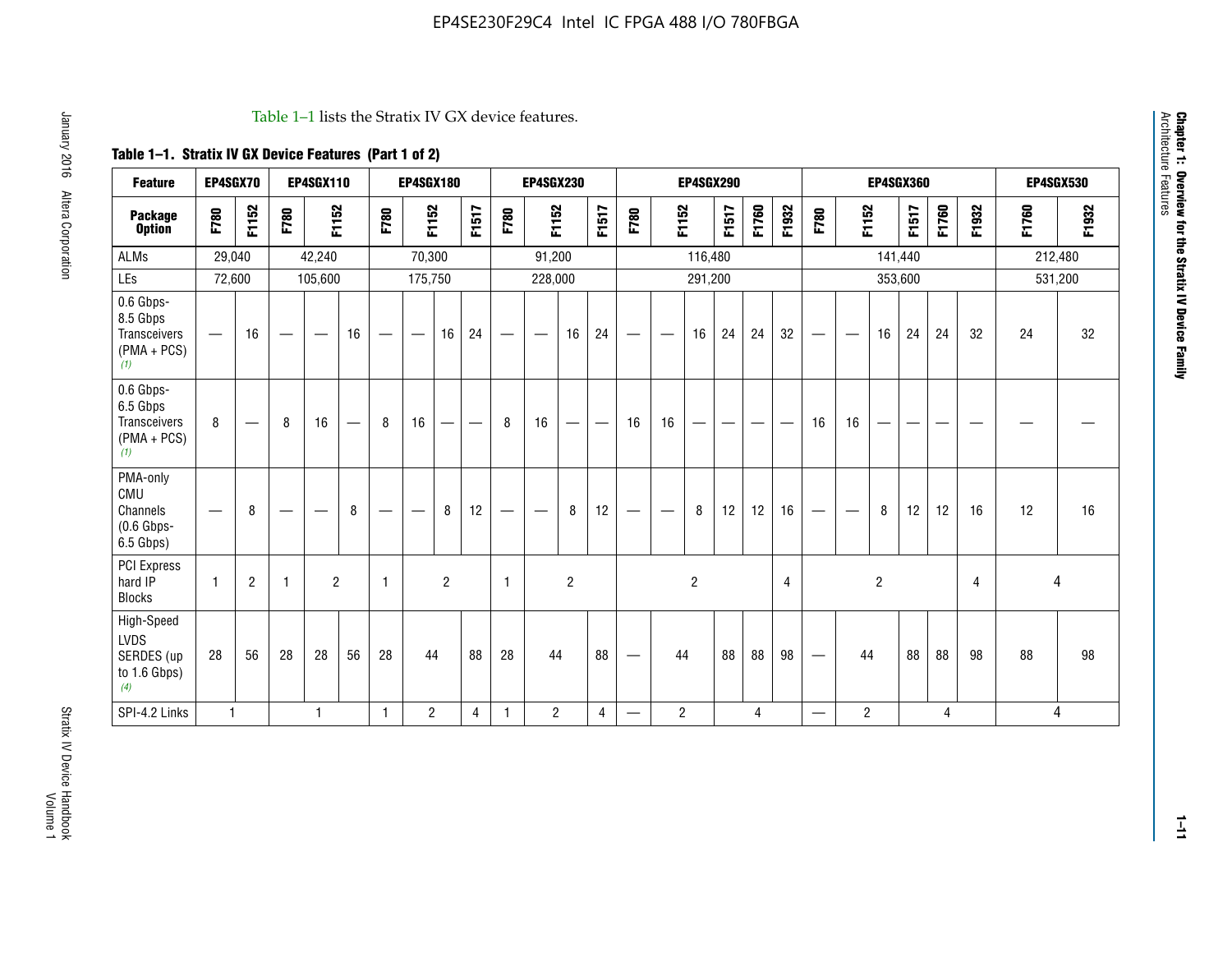**Table 1–1. Stratix IV GX Device Features (Part 2 of 2)**

| <b>Feature</b>                                       | EP4SGX70                |                        |                             | <b>EP4SGX110</b>            |                        |                             | <b>EP4SGX180</b>            |                                 |                        |                             | <b>EP4SGX230</b>            |                      |                        |                             |                            | <b>EP4SGX290</b><br><b>EP4SGX360</b> |                      |                        |                        |                             | <b>EP4SGX530</b>            |                        |                      |                        |                        |                   |                   |
|------------------------------------------------------|-------------------------|------------------------|-----------------------------|-----------------------------|------------------------|-----------------------------|-----------------------------|---------------------------------|------------------------|-----------------------------|-----------------------------|----------------------|------------------------|-----------------------------|----------------------------|--------------------------------------|----------------------|------------------------|------------------------|-----------------------------|-----------------------------|------------------------|----------------------|------------------------|------------------------|-------------------|-------------------|
| <b>Package</b><br><b>Option</b>                      | F780                    | F1152                  | F780                        | F1152                       |                        | F780                        | F1152                       |                                 | F1517                  | F780                        | F1152                       |                      | F1517                  | F780                        | F1152                      |                                      | F1517                | F1760                  | F1932                  | F780                        | F1152                       |                        | F1517                | F1760                  | F1932                  | F1760             | F1932             |
| M9K Blocks<br>(256x)<br>36 bits)                     | 462                     |                        |                             | 660                         |                        |                             | 950                         |                                 |                        |                             | 1,235                       |                      |                        |                             |                            | 936                                  |                      |                        |                        |                             |                             | 1,248                  |                      |                        |                        | 1,280             |                   |
| M144K<br><b>Blocks</b><br>(2048 x<br>72 bits)        | 16                      |                        |                             | 16                          |                        |                             | 20                          |                                 |                        |                             | 22                          |                      |                        |                             |                            | 36                                   |                      |                        |                        |                             |                             | 48                     |                      |                        |                        | 64                |                   |
| <b>Total Memory</b><br>(MLAB+M9K<br>+M144K) Kb       | 7,370                   |                        |                             | 9,564                       |                        |                             | 13,627                      |                                 |                        |                             | 17,133                      |                      |                        |                             |                            | 17,248                               |                      |                        |                        |                             |                             | 22,564                 |                      |                        |                        | 27,376            |                   |
| Embedded<br><b>Multipliers</b><br>$18 \times 18$ (2) | 384                     |                        |                             | 512                         |                        |                             | 920                         |                                 |                        |                             | 1,288                       |                      |                        |                             |                            | 832                                  |                      |                        |                        |                             |                             | 1,040                  |                      |                        | 1,02<br>4              | 1,024             |                   |
| PLLs                                                 | 3                       | $\overline{4}$         | 3                           | 4                           |                        | 3                           | 6                           |                                 | 8                      | 3                           | 6                           |                      | 8                      | $\overline{4}$              | 6                          |                                      | 8                    | 12                     | 12                     | 4                           | 6                           |                        | 8                    | 12                     | 12                     | 12                | 12                |
| User $I/Os$ (3)                                      | 372                     | 488                    | 372                         | 372                         | 48<br>8                | 372                         | 56<br>4                     | 56<br>4                         | 74<br>4                | 372                         | 564                         | 56<br>4              | 74<br>$\overline{4}$   | 289                         | 564                        | 56<br>4                              | 74<br>4              | 88<br>0                | 92<br>0                | 289                         | 564                         | 56<br>4                | 74<br>4              | 88<br>0                | 920                    | 880               | 920               |
| Speed Grade<br>(fastest to<br>slowest) (5)           | $-2x,$<br>$-3,$<br>$-4$ | $-2,$<br>$-3,$<br>$-4$ | $-2\times$<br>$-3,$<br>$-4$ | $-2\times$<br>$-3,$<br>$-4$ | $-2,$<br>$-3,$<br>$-4$ | $-2\times$<br>$-3,$<br>$-4$ | $-2$<br>×,<br>$-3,$<br>$-4$ | $-2$<br>$\cdot$<br>$-3$<br>$-4$ | $-2,$<br>$-3,$<br>$-4$ | $-2\times$<br>$-3,$<br>$-4$ | $-2\times$<br>$-3,$<br>$-4$ | $-2,$<br>-3,<br>$-4$ | $-2,$<br>$-3,$<br>$-4$ | $-2\times$<br>$-3,$<br>$-4$ | $-2\times$<br>$-3$<br>$-4$ | $-2,$<br>$-3,$<br>$-4$               | $-2,$<br>-3,<br>$-4$ | $-2,$<br>$-3,$<br>$-4$ | $-2,$<br>$-3,$<br>$-4$ | $-2\times$<br>$-3,$<br>$-4$ | $-2\times$<br>$-3,$<br>$-4$ | $-2,$<br>$-3,$<br>$-4$ | $-2,$<br>-3,<br>$-4$ | $-2,$<br>$-3,$<br>$-4$ | $-2,$<br>$-3,$<br>$-4$ | $-2, -3,$<br>$-4$ | $-2, -3,$<br>$-4$ |

#### **Notes to Table 1–1:**

(1) The total number of transceivers is divided equally between the left and right side of each device, except for the devices in the F780 package. These devices have eight transceiver channels located only on the right side of the device.

- (2) Four multiplier adder mode.
- (3) The user I/Os count from pin-out files includes all general purpose I/O, dedicated clock pins, and dual purpose configuration pins. Transceiver pins and dedicated configuration pins are not included in the pin count.
- (4) Total pairs of high-speed LVDS SERDES take the lowest channel count of  $R_X/T_X$ .
- (5) The difference between the Stratix IV GX devices in the –2 and –2x speed grades is the number of available transceiver channels. The –2 device allows you to use the transceiver CMU blocks as transceiver channels. The –2x device does NOT allow you to use the CMU blocks as transceiver channels. In addition to the reduction of available transceiver channels in the Stratix IV GX –2x device, the data rates in the –2x device are limited to 6.5 Gbps.

January 2016 Altera Corporation

Altera Corporation

January 2016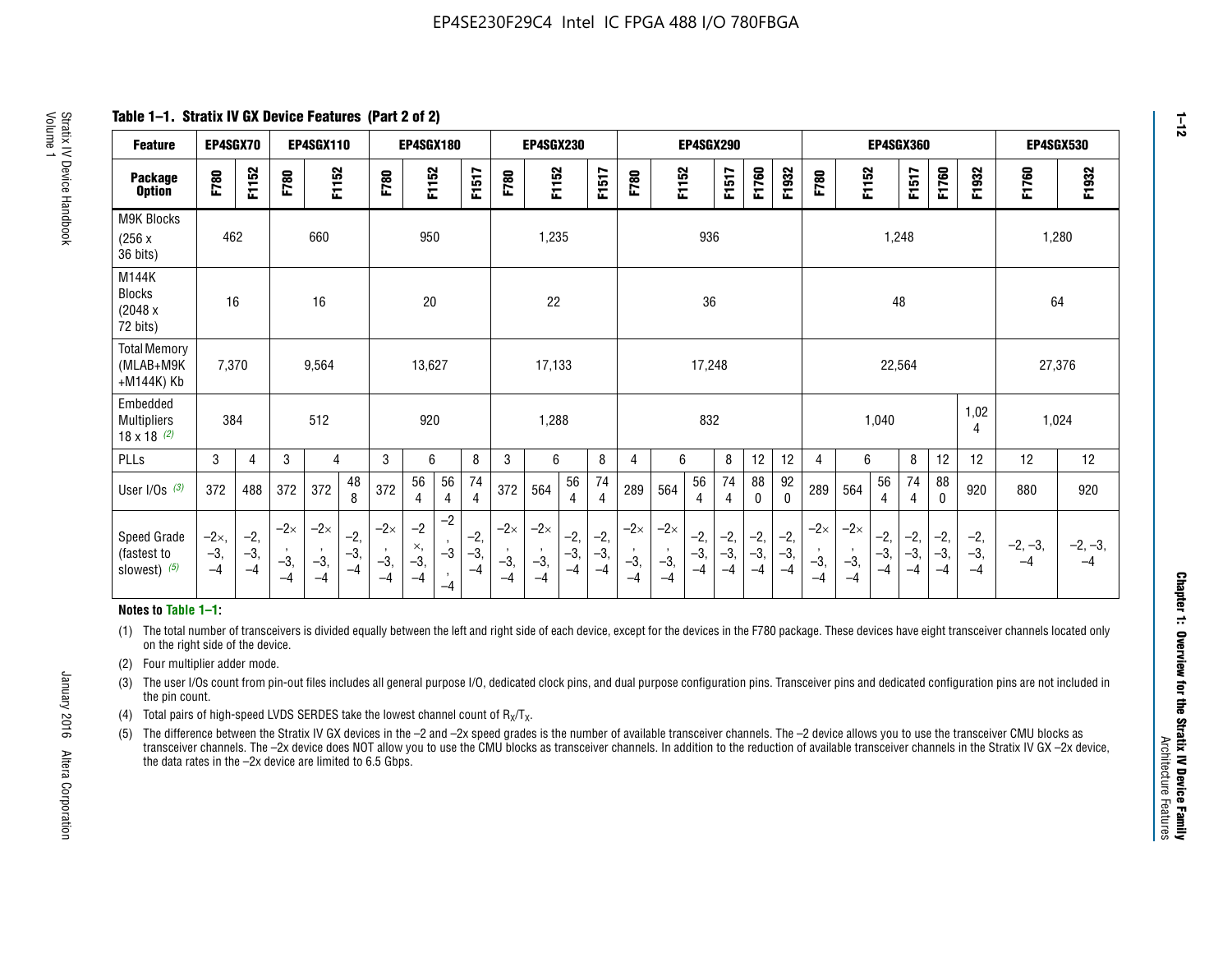Table 1–2 lists the Stratix IV GX device package options.

### **Table 1–2. Stratix IV GX Device Package Options** *(1)***,** *(2)*

| <b>Device</b> | (29 mm x 29 mm) $(6)$ | <b>F780</b>          | F1152<br>$(35 \, \text{mm} \times 35 \, \text{mm})$<br>(6) |             | <b>F1152</b><br>$(35$ mm x 35 mm) $(5)$ , $(7)$ | F1517<br>(40 mm x 40 mm)<br>$(5)$ $(7)$ | <b>F1760</b><br>$(42.5 \text{ mm} \times 42.5 \text{ mm})$<br>W | F1932<br>$(45 \, \text{mm} \times 45 \, \text{mm})$<br>$\boldsymbol{v}$ |
|---------------|-----------------------|----------------------|------------------------------------------------------------|-------------|-------------------------------------------------|-----------------------------------------|-----------------------------------------------------------------|-------------------------------------------------------------------------|
| EP4SGX70      | DF <sub>29</sub>      |                      |                                                            | <b>HF35</b> |                                                 |                                         |                                                                 |                                                                         |
| EP4SGX110     | <b>DF29</b>           |                      | FF35                                                       | <b>HF35</b> |                                                 |                                         |                                                                 |                                                                         |
| EP4SGX180     | DF29                  |                      | FF35                                                       |             | <b>HF35</b>                                     | KF40                                    |                                                                 |                                                                         |
| EP4SGX230     | <b>DF29</b>           |                      | FF35                                                       |             | <b>HF35</b>                                     | KF40                                    |                                                                 |                                                                         |
| EP4SGX290     |                       | FH29 $(3)$           | FF35                                                       |             | <b>HF35</b>                                     | KF40                                    | KF43                                                            | <b>NF45</b>                                                             |
| EP4SGX360     |                       | 'FH29 <sup>(3)</sup> | FF35                                                       |             | <b>HF35</b>                                     | KF40                                    | KF43                                                            | <b>NF45</b>                                                             |
| EP4SGX530     |                       |                      |                                                            |             | HH35 $(4)$                                      | KH40 (4)                                | KF43                                                            | <b>NF45</b>                                                             |

#### **Notes to Table 1–2:**

(1) Device packages in the same column and marked under the same arrow sign have vertical migration capability.

(2) Use the Pin Migration Viewer in the Pin Planner to verify the pin migration compatibility when migrating devices. For more information, refer to *[I/O Management](http://www.altera.com/literature/hb/qts/qts_qii52013.pdf)* in the *Quartus II Handbook, Volume 2*.

(3) The 780-pin EP4SGX290 and EP4SGX360 devices are available only in 33 mm x 33 mm Hybrid flip chip package.

(4) The 1152-pin and 1517-pin EP4SGX530 devices are available only in 42.5 mm x 42.5 mm Hybrid flip chip packages.

(5) When migrating between hybrid and flip chip packages, there is an additional keep-out area. For more information, refer to the *[Package Information Datasheet for Altera Devices](http://www.altera.com/literature/ds/dspkg.pdf)*.

(6) Devices listed in this column are available in –2x, –3, and –4 speed grades. These devices do not have on-package decoupling capacitors.

(7) Devices listed in this column are available in –2, –3, and –4 speed grades. These devices have on-package decoupling capacitors. For more information about on-package decoupling capacitor value in each device, refer to Table 1–3.

 $\mathbb{L}$ s On-package decoupling reduces the need for on-board or PCB decoupling capacitors by satisfying the transient current requirements at higher frequencies. The *[Power Delivery Network](http://www.altera.com/literature/ug/pdn_tool_stxiv.zip)* design tool for Stratix IV devices accounts for the on-package decoupling and reflects the reduced requirements for PCB decoupling capacitors.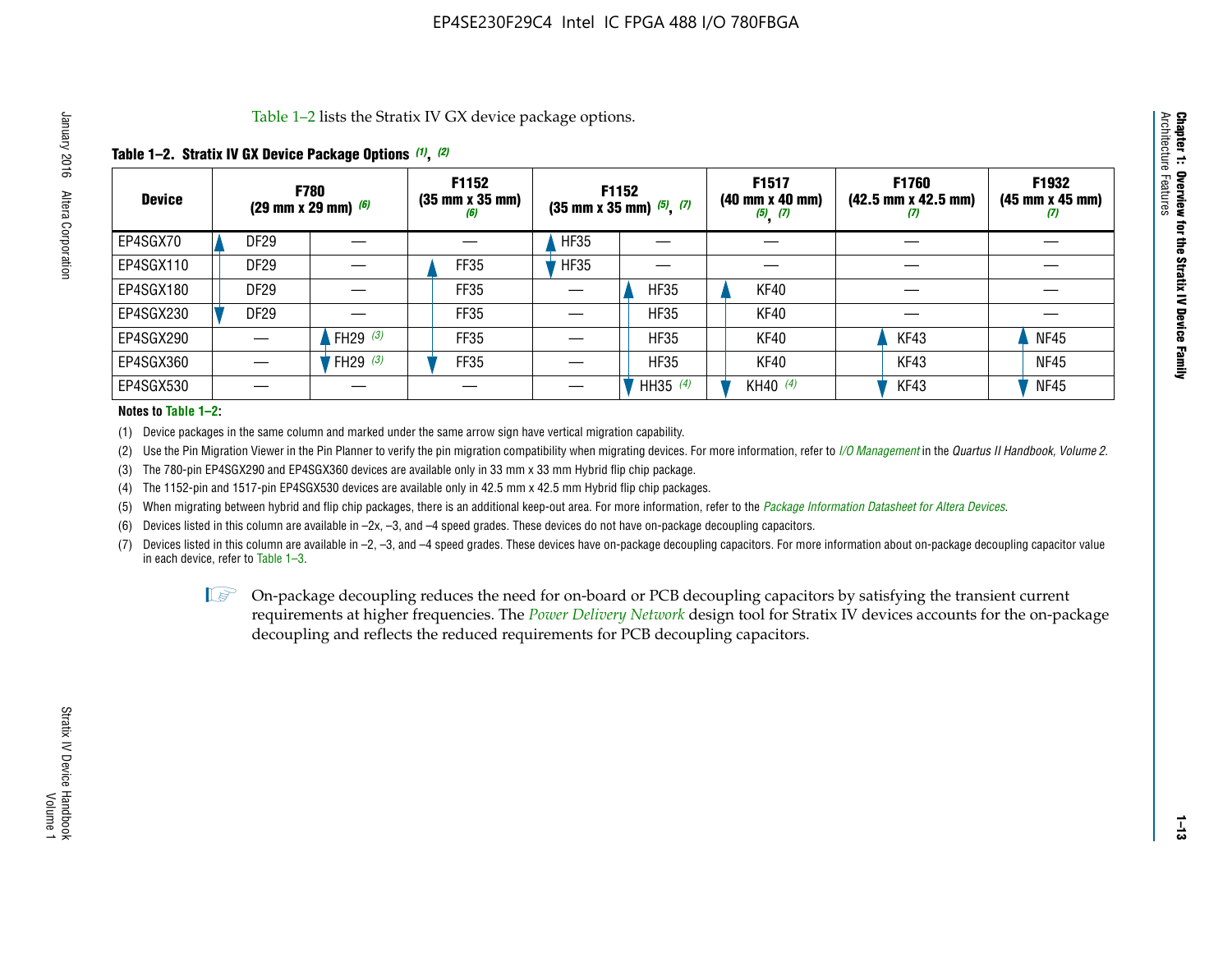|  | Table 1-3. Stratix IV GX Device On-Package Decoupling Information (1) |  |  |
|--|-----------------------------------------------------------------------|--|--|
|--|-----------------------------------------------------------------------|--|--|

| <b>Ordering Information</b> |                     | $V_{cc}$                            | V <sub>CCIO</sub>    | V <sub>CCL_GXB</sub>         | $V_{\texttt{CCA}\_\textsf{L/R}}$ | V <sub>CCT</sub> and V <sub>CCR</sub> (Shared)   |
|-----------------------------|---------------------|-------------------------------------|----------------------|------------------------------|----------------------------------|--------------------------------------------------|
| EP4SGX70                    | <b>HF35</b>         | $2\times1$ uF + $2\times470$ nF     | 10nF per bank $(2)$  | 100nF per transceiver block  | 100 <sub>n</sub> F               | $1\times470$ nF + $1\times47$ nF per side        |
| EP4SGX110                   | <b>HF35</b>         | $2\times1$ uF + $2\times470$ nF     | 10nF per bank $(2)$  | 100nF per transceiver block  | 100 <sub>n</sub> F               | $1\times470$ nF + $1\times47$ nF per side        |
| EP4SGX180                   | <b>HF35</b><br>KF40 | $2\times1$ uF + $2\times470$ nF     | 10nF per bank $(2)$  | 100nF per transceiver block  | 100 <sub>n</sub> F               | $1\times470$ nF + $1\times47$ nF per side        |
| EP4SGX230                   | <b>HF35</b><br>KF40 | $2 \times 1$ uF + $2 \times 470$ nF | 10 nF per bank $(2)$ | 100 nF per transceiver block | 100 nF                           | $1 \times 470$ nF + $1 \times 47$ nF<br>per side |
|                             | <b>HF35</b>         |                                     |                      |                              |                                  |                                                  |
| EP4SGX290                   | KF40<br>KF43        | $4\times1$ uF + $4\times470$ nF     | 10 nF per bank $(2)$ | 100 nF per transceiver block | 100 <sub>n</sub> F               | $1 \times 470$ nF + $1 \times 47$ nF<br>per side |
|                             | <b>NF45</b>         |                                     |                      |                              |                                  |                                                  |
|                             | <b>HF35</b>         |                                     |                      |                              |                                  |                                                  |
| EP4SGX360                   | KF40                | $4 \times 1$ uF + $4 \times 470$ nF | 10 nF per bank $(2)$ | 100 nF per transceiver block | 100 nF                           | $1 \times 470$ nF + $1 \times 47$ nF             |
|                             | KF43                |                                     |                      |                              |                                  | per side                                         |
|                             | <b>NF45</b>         |                                     |                      |                              |                                  |                                                  |
|                             | <b>HH35</b>         |                                     |                      |                              |                                  |                                                  |
|                             | KH40                |                                     |                      |                              |                                  | $1 \times 470$ nF + $1 \times 47$ nF             |
| EP4SGX530                   | KF43                | $4\times1$ uF + $4\times470$ nF     | 10 nF per bank $(2)$ | 100 nF per transceiver block | 100 nF                           | per side                                         |
|                             | <b>NF45</b>         |                                     |                      |                              |                                  |                                                  |

**Notes to Table 1–3:**

(1) Table 1-3 refers to production devices on-package decoupling. For more information about decoupling design of engineering sample (ES) devices, contact [Altera Technical Support](http://mysupport.altera.com/eservice/login.asp).

(2) For I/O banks  $3(*)$ ,  $4(*)$ ,  $7(*)$ , and  $8(*)$  only. There is no OPD for I/O bank  $1(*)$ ,  $2(*)$ ,  $5(*)$ , and  $6(*)$ .

**1–14**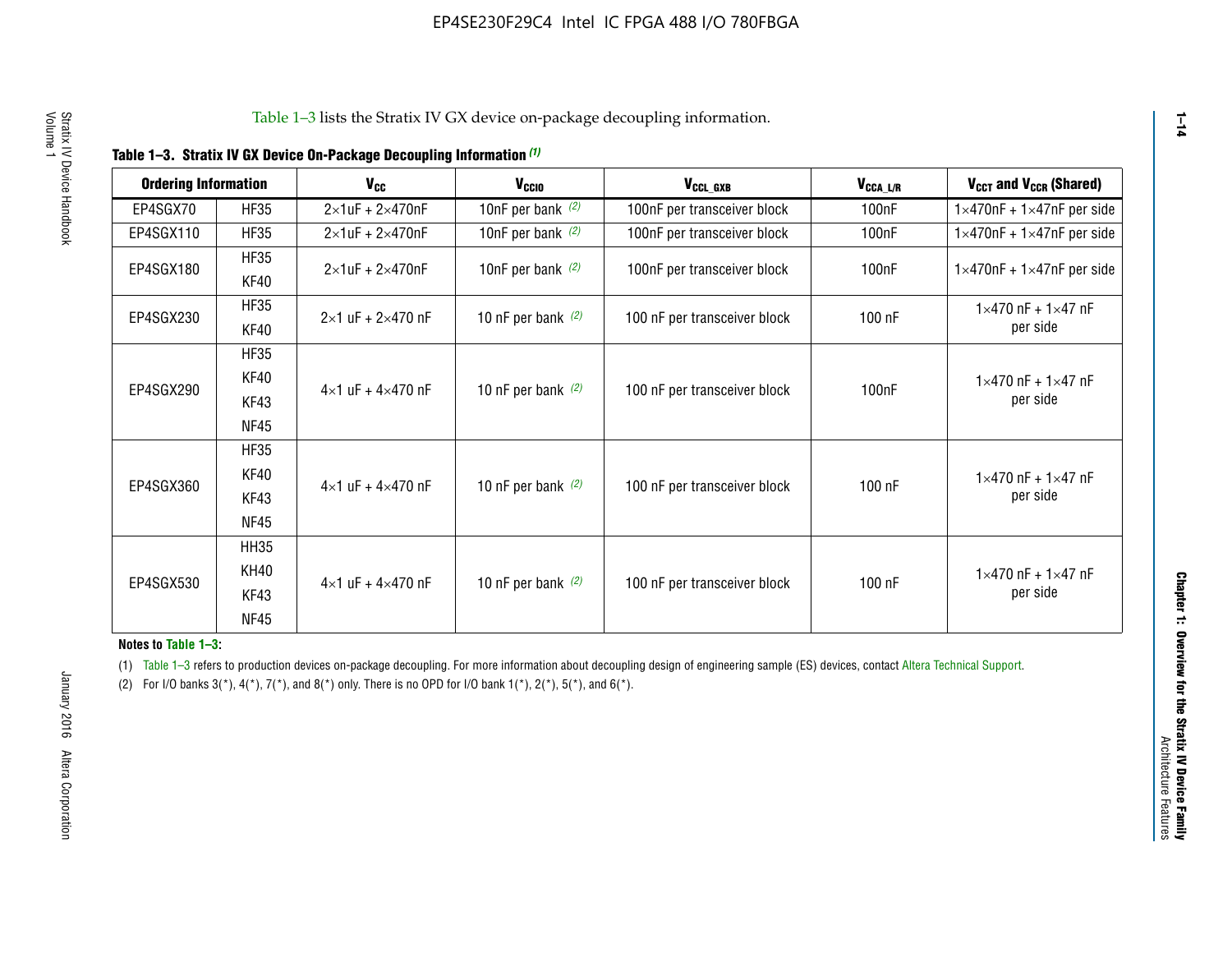#### Table 1–4 lists the Stratix IV E device features.

#### **Table 1–4. Stratix IV E Device Features**

| <b>Feature</b>                                      | <b>EP4SE230</b> |     | <b>EP4SE360</b>                          |        | <b>EP4SE530</b>              |              | <b>EP4SE820</b> |          |                 |  |
|-----------------------------------------------------|-----------------|-----|------------------------------------------|--------|------------------------------|--------------|-----------------|----------|-----------------|--|
| Package Pin Count                                   | 780             | 780 | 1152                                     | 1152   | 1517                         | 1760         | 1152            | 1517     | 1760            |  |
| ALMs                                                | 91,200          |     | 141,440                                  |        | 212,480                      |              | 325,220         |          |                 |  |
| LEs                                                 | 228,000         |     | 353,600                                  |        | 531,200                      |              | 813,050         |          |                 |  |
| High-Speed LVDS<br>SERDES (up to<br>1.6 Gbps) $(1)$ | 56              | 56  | 88                                       | 88     | 112                          | 112          | 88              | 112      | 132             |  |
| SPI-4.2 Links                                       | 3               | 3   | 4                                        | 4      |                              | 6            | $\overline{4}$  | 6        | 6               |  |
| M9K Blocks<br>(256 x 36 bits)                       | 1,235           |     | 1,248                                    | 1,280  |                              |              |                 | 1610     |                 |  |
| M144K Blocks<br>(2048 x 72 bits)                    | 22              |     | 48                                       | 64     |                              |              | 60              |          |                 |  |
| <b>Total Memory</b><br>(MLAB+M9K+<br>M144K) Kb      | 17,133          |     | 22,564                                   | 27,376 |                              |              | 33,294          |          |                 |  |
| <b>Embedded Multipliers</b><br>$(18 \times 18)$ (2) | 1,288           |     | 1,040                                    |        | 1,024                        |              |                 | 960      |                 |  |
| PLLs                                                | 4               | 4   | 8                                        | 8      | 12                           | 12           | 8               | 12       | 12 <sup>°</sup> |  |
| User I/Os $(3)$                                     | 488             | 488 | 744                                      | 744    | 976                          | 976          | 744(4)          | 976 (4)  | 1120 $(4)$      |  |
| Speed Grade<br>(fastest to slowest)                 |                 |     | $-2, -3, -4$ $ -2, -3, -4$ $ -2, -3, -4$ |        | $-2, -3, -4$<br>$-2, -3, -4$ | $-2, -3, -4$ | $-3, -4$        | $-3, -4$ | $-3, -4$        |  |

#### **Notes to Table 1–4:**

(1) The user I/O count from the pin-out files include all general purpose I/Os, dedicated clock pins, and dual purpose configuration pins. Transceiver pins and dedicated configuration pins are not included in the pin count.

(2) Four multiplier adder mode.

(3) Total pairs of high-speed LVDS SERDES take the lowest channel count of  $R_X/T_X$ .

(4) This data is preliminary.

**Chapter 1: Overview for the Stratix IV Device Family**

**Chapter 1: Overview for the Stratix IV Device Family**<br>Architecture Faatures

Architecture Features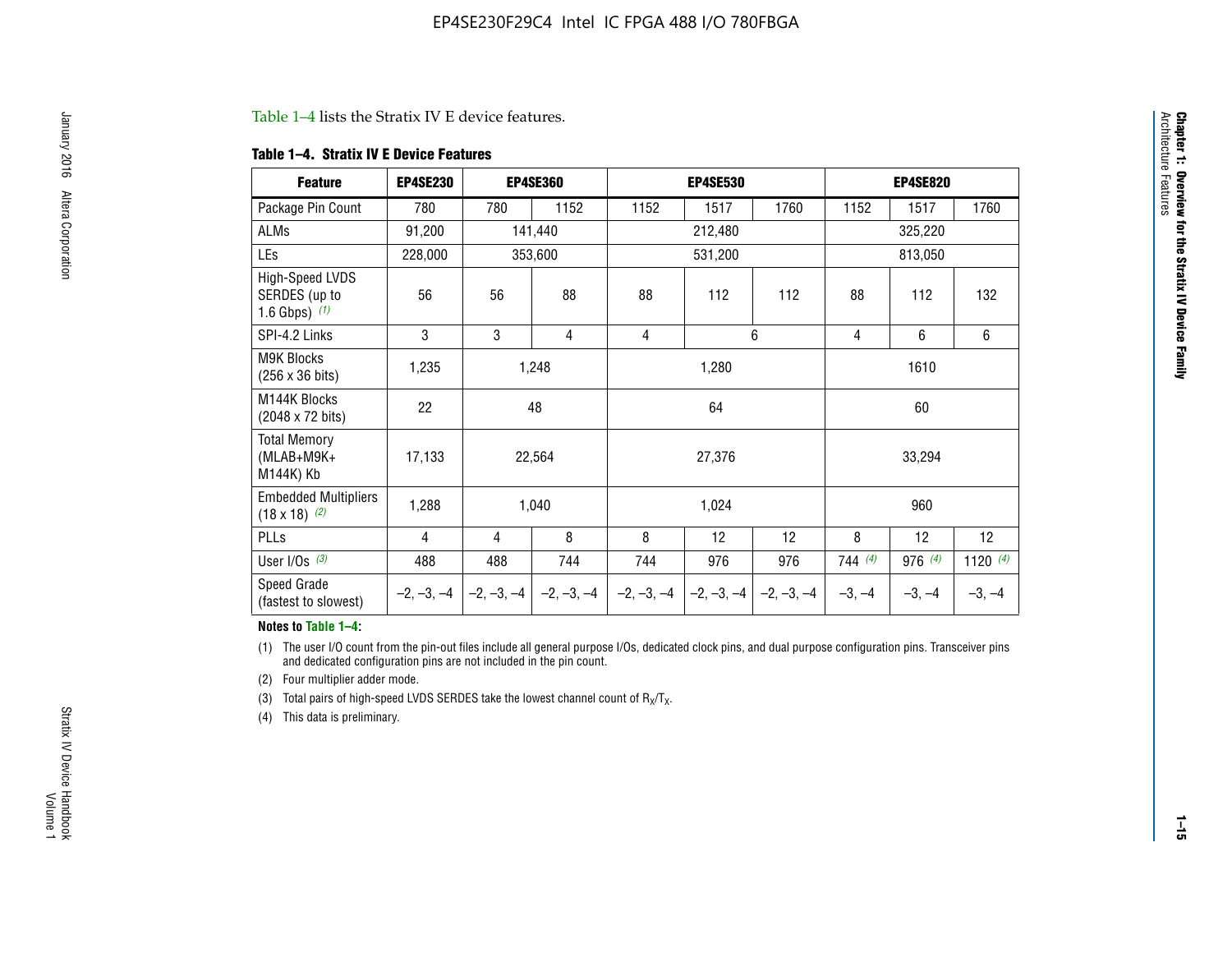Table 1–5 summarizes the Stratix IV E device package options.

| <b>Device</b> | <b>F780</b><br>$(29 \text{ mm} \times 29 \text{ mm})$ $(5)$ , $(6)$ | F1152<br>$(35 \text{ mm} \times 35 \text{ mm})$ $(5)$ $(7)$ | F <sub>1517</sub><br>$(40 \text{ mm} \times 40 \text{ mm})$ (7) | <b>F1760</b><br>$(42.5$ mm x 42.5 mm) $(7)$ |
|---------------|---------------------------------------------------------------------|-------------------------------------------------------------|-----------------------------------------------------------------|---------------------------------------------|
| EP4SE230      | F <sub>29</sub>                                                     |                                                             |                                                                 |                                             |
| EP4SE360      | H29 $(3)$                                                           | F35                                                         |                                                                 |                                             |
| EP4SE530      |                                                                     | H35 $(4)$                                                   | H40 $(4)$                                                       | F43                                         |
| EP4SE820      |                                                                     | H35 $(4)$                                                   | H40 $(4)$                                                       | F43                                         |

**Table 1–5. Stratix IV E Device Package Options** *(1)***,** *(2)*

#### **Notes to Table 1–5:**

(1) Device packages in the same column and marked under the same arrow sign have vertical migration capability.

(2) Use the Pin Migration Viewer in the Pin Planner to verify the pin migration compatibility when migrating devices. For more information, refer to *[I/O Management](http://www.altera.com/literature/hb/qts/qts_qii52013.pdf)* in the *Quartus II Handbook, Volume 2*.

(3) The 780-pin EP4SE360 device is available only in the 33 mm x 33 mm Hybrid flip chip package.

(4) The 1152-pin and 1517-pin for EP4SE530 and EP4SE820 devices are available only in the 42.5 mm x 42.5 mm Hybrid flip chip package.

(5) When migrating between hybrid and flip chip packages, there is an additional keep-out area. For more information, refer to the *[Package](http://www.altera.com/literature/ds/dspkg.pdf)  [Information Datasheet for Altera Devices](http://www.altera.com/literature/ds/dspkg.pdf)*.

(6) Devices listed in this column do not have on-package decoupling capacitors.

(7) Devices listed in this column have on-package decoupling capacitors. For more information about on-package decoupling capacitor value for each device, refer to Table 1–6.

Table 1–6 lists the Stratix IV E on-package decoupling information.

| Table 1–6. Stratix IV E Device On-Package Decoupling Information (1) |  |  |  |  |
|----------------------------------------------------------------------|--|--|--|--|
|----------------------------------------------------------------------|--|--|--|--|

|          | <b>Ordering Information</b> | <b>V<sub>cc</sub></b>               | <b>V<sub>CCIO</sub></b> |  |  |
|----------|-----------------------------|-------------------------------------|-------------------------|--|--|
| EP4SE360 | F35                         | $4 \times 1$ uF + $4 \times 470$ nF | 10 nF per bank          |  |  |
|          | H <sub>35</sub>             |                                     |                         |  |  |
| EP4SE530 | H40                         | $4 \times 1$ uF + $4 \times 470$ nF | 10 nF per bank          |  |  |
|          | F43                         |                                     |                         |  |  |
|          | H <sub>35</sub>             |                                     |                         |  |  |
| EP4SE820 | H40                         | $4 \times 1$ uF + $4 \times 470$ nF | 10 nF per bank          |  |  |
|          | F43                         |                                     |                         |  |  |

**Note to Table 1–6:**

(1) Table 1–6 refers to production devices on-package decoupling. For more information about decoupling design of engineering sample (ES) devices, contact [Altera Technical Support](http://mysupport.altera.com/eservice/login.asp).

Table 1–7 lists the Stratix IV GT device features.

| <b>Feature</b>                       | <b>EP4S40G2</b> | <b>EP4S40G5</b> | <b>EP4S100G2</b> | <b>EP4S100G3</b> | <b>EP4S100G4</b> |              | <b>EP4S100G5</b> |
|--------------------------------------|-----------------|-----------------|------------------|------------------|------------------|--------------|------------------|
| Package Pin Count                    | 1517            | 1517            | 1517             | 1932             | 1932             | 1517<br>1932 |                  |
| <b>ALMs</b>                          | 91,200          | 212,480         | 91,200           | 116,480          | 141,440          | 212,480      |                  |
| LEs                                  | 228,000         | 531,200         | 228,000          | 291,200          | 353,600          | 531,200      |                  |
| <b>Total Transceiver</b><br>Channels | 36              | 36              | 36               | 48               | 48               | 36           | 48               |

**Table 1–7. Stratix IV GT Device Features (Part 1 of 2)**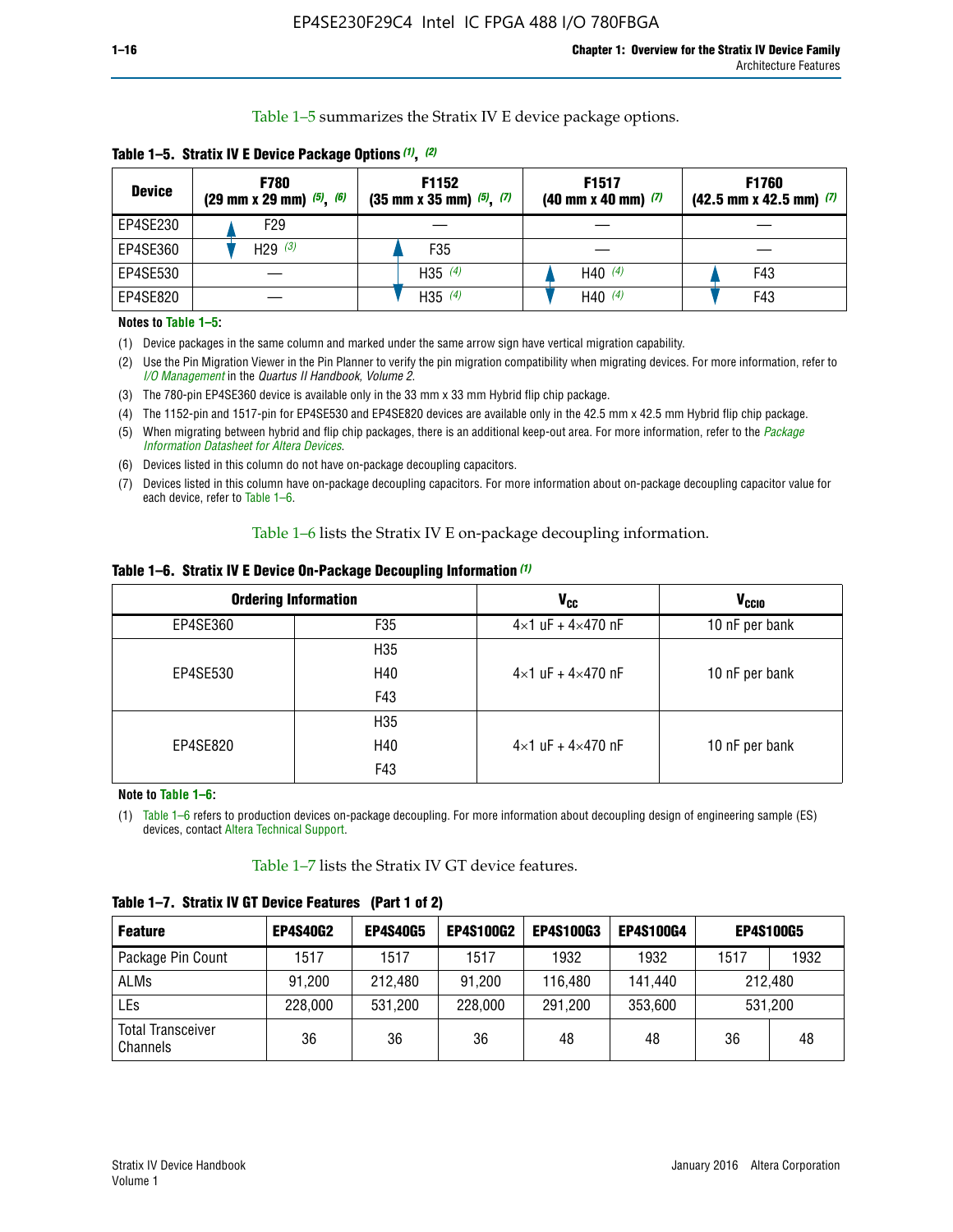#### **Table 1–7. Stratix IV GT Device Features (Part 2 of 2)**

| <b>Feature</b>                                                              | <b>EP4S40G2</b> | <b>EP4S40G5</b> | <b>EP4S100G2</b> | <b>EP4S100G3</b> | <b>EP4S100G4</b> |                           | <b>EP4S100G5</b> |
|-----------------------------------------------------------------------------|-----------------|-----------------|------------------|------------------|------------------|---------------------------|------------------|
| 10G Transceiver<br>Channels<br>(600 Mbps - 11.3 Gbps)<br>with $PMA + PCS$ ) | 12              | 12              | 24               | 24               | 24               | 24                        | 32               |
| 8G Transceiver<br>Channels<br>(600 Mbps - 8.5 Gbps<br>with PMA + PCS) $(1)$ | 12              | 12              | $\pmb{0}$        | 8                | 8                | $\mathbf 0$               | $\mathbf 0$      |
| PMA-only CMU<br>Channels<br>(600 Mbps- 6.5 Gbps)                            | 12              | 12              | 12               | 16               | 16               | 12                        | 16               |
| PCIe hard IP Blocks                                                         | $\overline{2}$  | $\overline{2}$  | $2^{\circ}$      | $\overline{4}$   | $\overline{4}$   | $\overline{2}$            | $\overline{4}$   |
| <b>High-Speed LVDS</b><br><b>SERDES</b><br>(up to 1.6 Gbps) $(2)$           | 46              | 46              | 46               | 47               | 47               | 46                        | 47               |
| SP1-4.2 Links                                                               | $\overline{2}$  | $\overline{2}$  | $\overline{2}$   | $\overline{2}$   | $\overline{2}$   | $\overline{2}$            | $\overline{2}$   |
| <b>M9K Blocks</b><br>(256 x 36 bits)                                        | 1,235           | 1,280           | 1,235            | 936              | 1,248            |                           | 1,280            |
| M144K Blocks<br>(2048 x 72 bits)                                            | 22              | 64              | 22               | 36               | 48               |                           | 64               |
| Total Memory (MLAB +<br>M9K + M144K) Kb                                     | 17,133          | 27,376          | 17,133           | 17,248           | 22,564           |                           | 27,376           |
| <b>Embedded Multipliers</b><br>$18 \times 18^{(3)}$                         | 1,288           | 1,024           | 1,288            | 832              | 1,024            | 1,024                     |                  |
| PLLs                                                                        | 8               | 8               | 8                | 12               | 12               | 8                         | 12               |
| User I/Os $(4)$ , $(5)$                                                     | 654             | 654             | 654              | 781              | 781              | 654                       | 781              |
| Speed Grade<br>(fastest to slowest)                                         | $-1, -2, -3$    | $-1, -2, -3$    | $-1, -2, -3$     | $-1, -2, -3$     | $-1, -2, -3$     | $ -1, -2, -3  -1, -2, -3$ |                  |

**Notes to Table 1–7:**

(1) You can configure all 10G transceiver channels as 8G transceiver channels. For example, the EP4S40G2F40 device has twenty-four 8G transceiver channels and the EP4S100G5F45 device has thirty-two 8G transceiver channels.

(2) Total pairs of high-speed LVDS SERDES take the lowest channel count of  $R_X/T_X$ .

(3) Four multiplier adder mode.

(4) The user I/O count from the pin-out files include all general purpose I/Os, dedicated clock pins, and dual purpose configuration pins. Transceiver pins and dedicated configuration pins are not included in the pin count.

(5) This data is preliminary.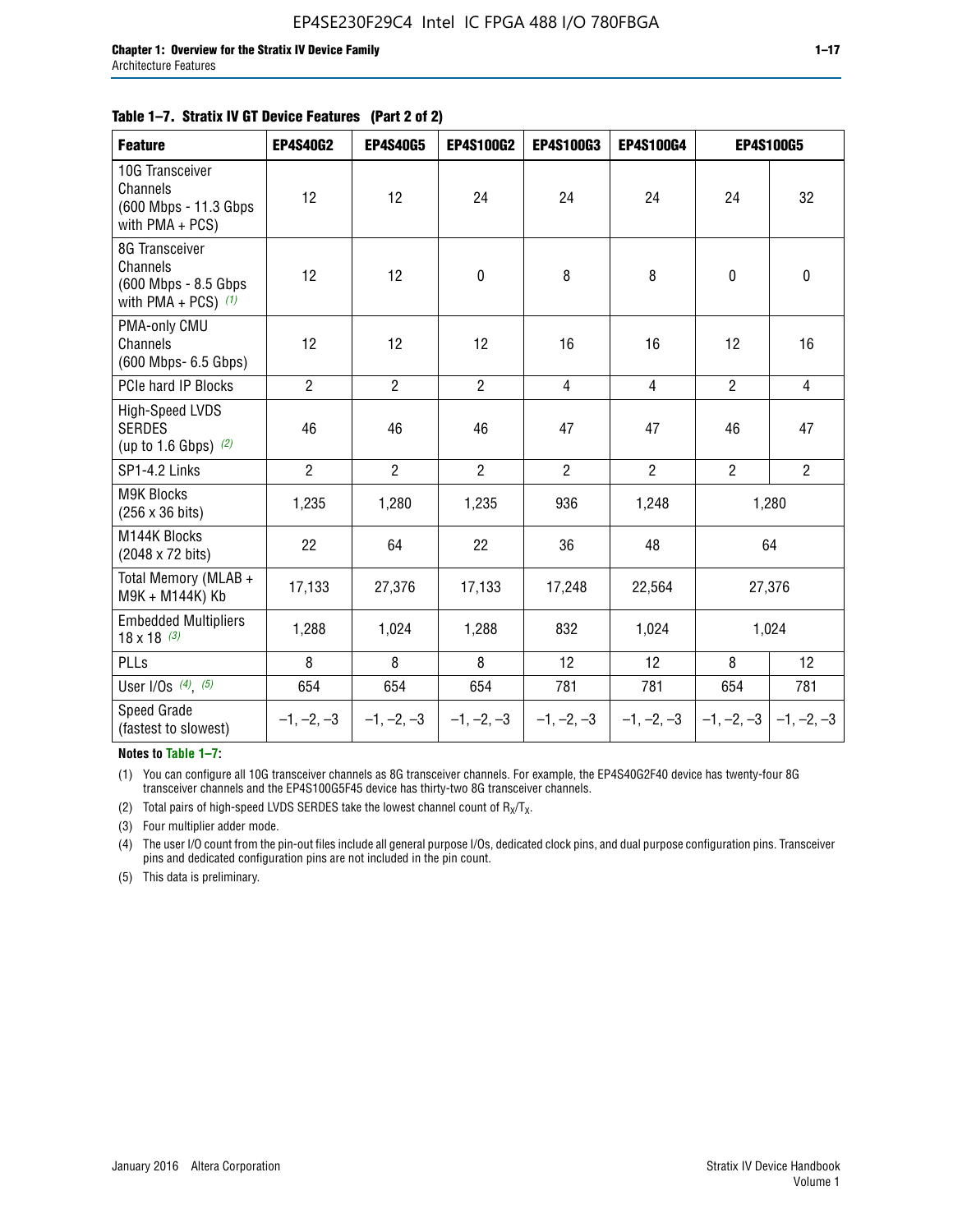Table 1–8 lists the resource counts for the Stratix IV GT devices.

| <b>Device</b>                      | <b>1517 Pin</b><br>$(40 \text{ mm} \times 40 \text{ mm})$ $(3)$ | <b>1932 Pin</b><br>(45 mm x 45 mm) |  |
|------------------------------------|-----------------------------------------------------------------|------------------------------------|--|
| <b>Stratix IV GT 40 G Devices</b>  |                                                                 |                                    |  |
| EP4S40G2                           | F40                                                             |                                    |  |
| EP4S40G5                           | H40 $(4)$ , $(5)$                                               |                                    |  |
| <b>Stratix IV GT 100 G Devices</b> |                                                                 |                                    |  |
| EP4S100G2                          | F40                                                             |                                    |  |
| EP4S100G3                          |                                                                 | F45                                |  |
| EP4S100G4                          |                                                                 | F45                                |  |
| EP4S100G5                          | $(4)$ , $(5)$<br>H40                                            | F45                                |  |

#### **Notes to Table 1–8:**

(1) This table represents pin compatability; however, it does not include hard IP block placement compatability.

- (2) Devices under the same arrow sign have vertical migration capability.
- (3) When migrating between hybrid and flip chip packages, there is an additional keep-out area. For more information, refer to the *[Altera Device Package Information Data Sheet](http://www.altera.com/literature/ds/dspkg.pdf)*.
- (4) EP4S40G5 and EP4S100G5 devices with 1517 pin-count are only available in 42.5-mm x 42.5-mm Hybrid flip chip packages.
- (5) If you are using the hard IP block, migration is not possible.

Table 1–9 lists the Stratix IV GT on-package decoupling information.

**Table 1–9. Stratix IV GT Device On-Package Decoupling Information** *(1)*

| <b>Ordering</b><br><b>Information</b> | Vcc                                 | <b>V<sub>CCIO</sub></b> | V <sub>CCL GXB</sub>              | V <sub>CCA_L/R</sub> | V <sub>CCT L/R</sub> | V <sub>CCR_L/R</sub> |
|---------------------------------------|-------------------------------------|-------------------------|-----------------------------------|----------------------|----------------------|----------------------|
| EP4S40G2F40                           | $2\times1$ uF + 2 $\times$ 470 nF   | 10 nF per bank $(2)$    | 100 $nF$ per<br>transceiver block | $100$ nF             | $100$ nF             | 100 nF               |
| EP4S100G2F40                          |                                     |                         |                                   |                      |                      |                      |
| EP4S100G3F45                          |                                     | 10 nF per bank $(2)$    | 100 nF per<br>transceiver block   | $100$ nF             | $100$ nF             | $100$ nF             |
| EP4S100G4F45                          | $4 \times 1$ uF + $4 \times 470$ nF |                         |                                   |                      |                      |                      |
| EP4S40G5H40                           |                                     |                         |                                   |                      |                      |                      |
| EP4S100G5H40                          |                                     |                         |                                   |                      |                      |                      |
| EP4S100G5F45                          |                                     |                         |                                   |                      |                      |                      |

**Notes to Table 1–9:**

(1) Table 1–9 refers to production devices on-package decoupling. For more information about decoupling design of engineering sample (ES) devices, contact [Altera Technical Support](http://mysupport.altera.com/eservice/login.asp).

(2) For I/O banks  $3(*)$ ,  $4(*)$ ,  $7(*)$ , and  $8(*)$  only. There is no OPD for I/O bank  $1(*)$ ,  $2(*)$ ,  $5(*)$ , and  $6(*)$ .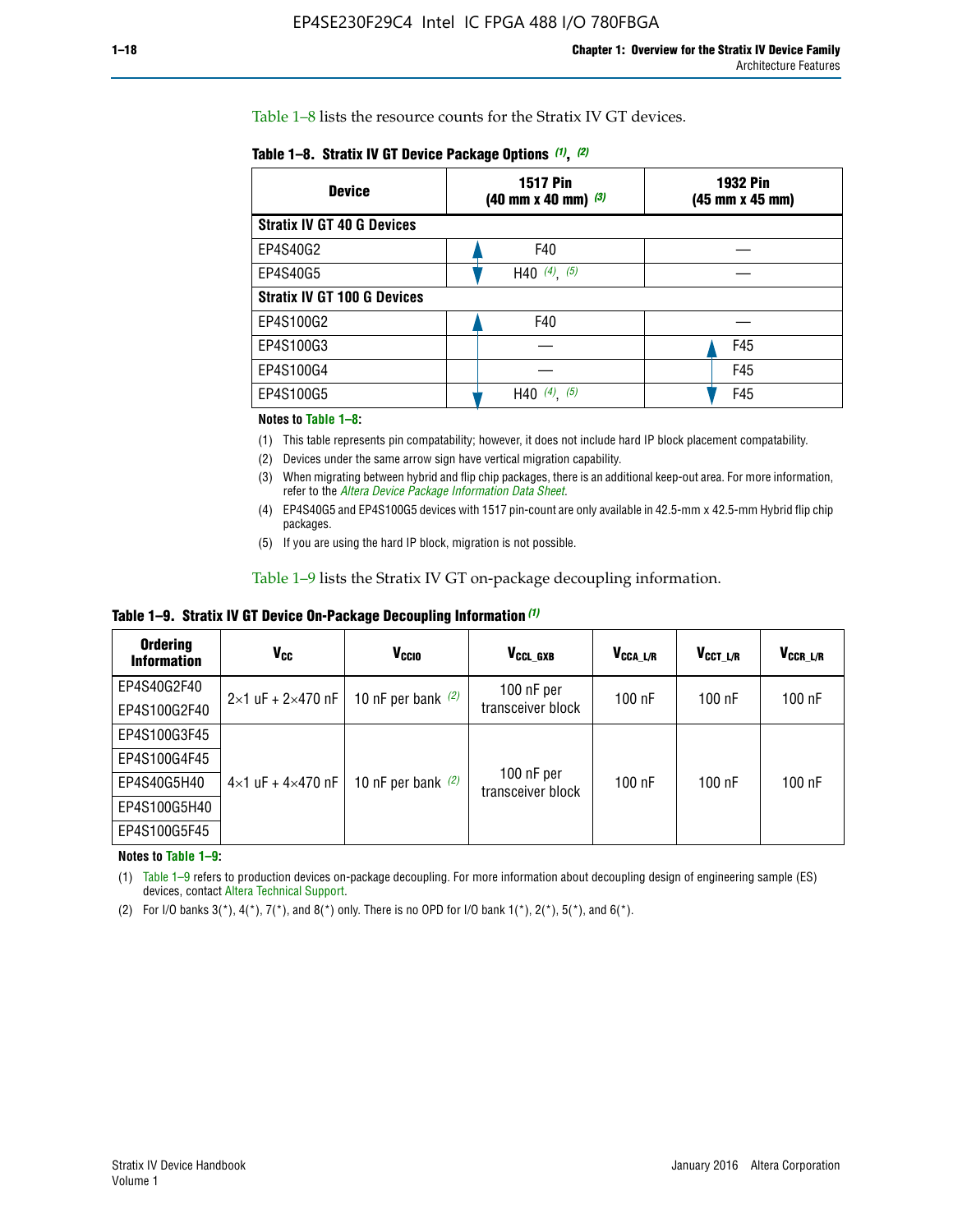# **Integrated Software Platform**

The Quartus II software provides an integrated environment for HDL and schematic design entry, compilation and logic synthesis, full simulation and advanced timing analysis, SignalTap II Logic Analyzer, and device configuration of Stratix IV designs. The Quartus II software provides the MegaWizard<sup> $M$ </sup> Plug-In Manager user interface to generate different functional blocks, such as memory, PLL, and digital signal processing logic. For transceivers, the Quartus II software provides the ALTGX MegaWizard Plug-In Manager interface that guides you through configuration of the transceiver based on your application requirements.

The Stratix IV GX and GT transceivers allow you to implement low-power and reliable high-speed serial interface applications with its fully reconfigurable hardware, optimal signal integrity, and integrated Quartus II software platform.

For more information about the QuarJanuary2016tus II software features, refer to the *[Quartus II Handbook](http://www.altera.com/literature/lit-qts.jsp)*.

# **Ordering Information**

This section describes the Stratix IV E, GT, and GX devices ordering information. Figure 1–4 shows the ordering codes for Stratix IV GX and E devices.



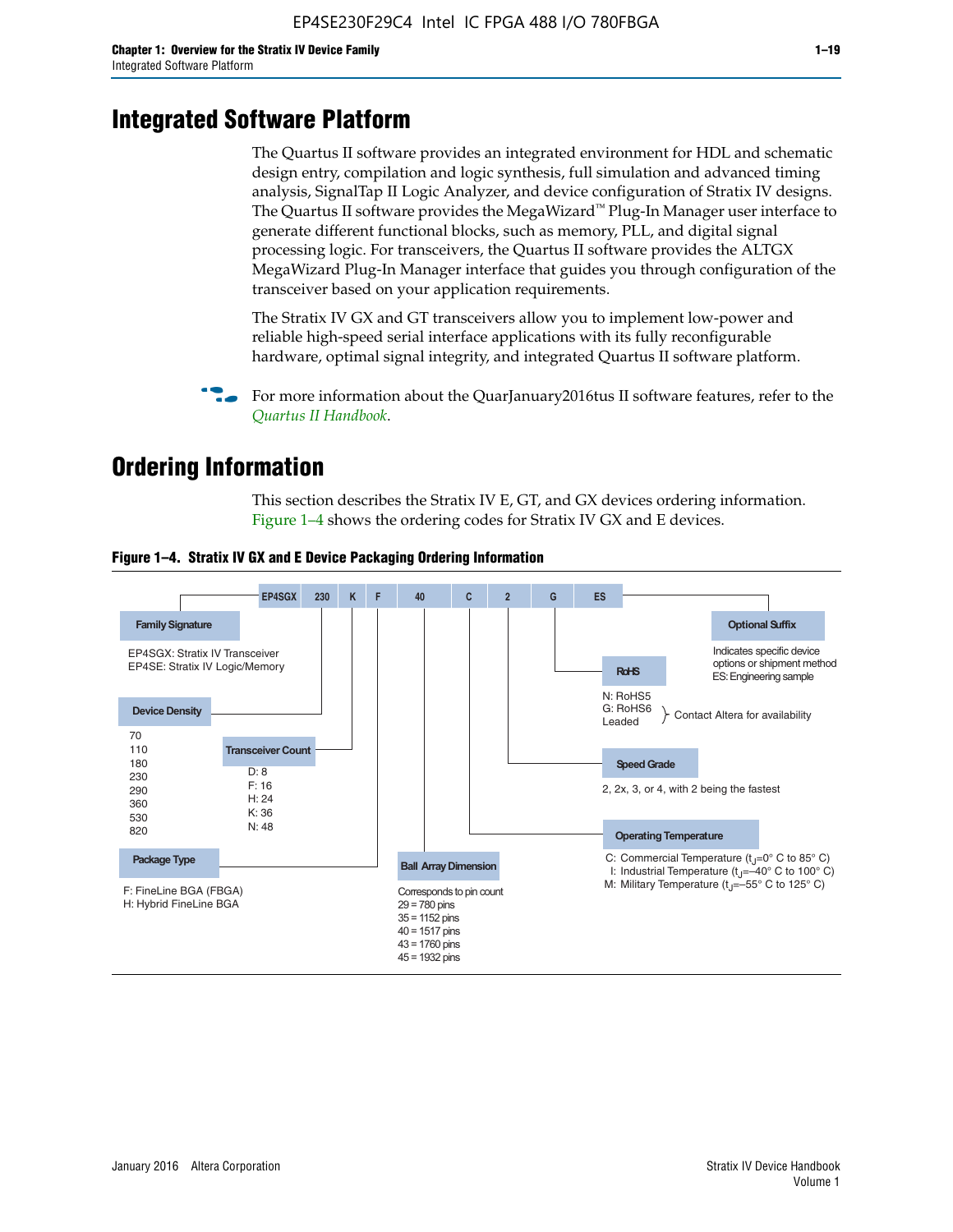Figure 1–5 shows the ordering codes for Stratix IV GT devices.





# **Document Revision History**

Table 1–10 lists the revision history for this chapter.

|  | Table 1–10. Document Revision History (Part 1 of 2) |  |  |
|--|-----------------------------------------------------|--|--|
|--|-----------------------------------------------------|--|--|

| <b>Date</b>       | <b>Version</b> | <b>Changes</b>                                        |
|-------------------|----------------|-------------------------------------------------------|
| January 2016      | 3.5            | ■ Updated Figure $1-4$ with new RoHS information      |
| September 2012    | 3.4            | ■ Updated Table 1–1 to close FB $#30986$ .            |
|                   |                | Updated Table 1–2 and Table 1–5 to close FB #31127.   |
| June 2011         | 3.3            | Added military temperature to Figure 1–4.             |
| February 2011     | 3.2            | ■ Updated Table 1–7 and Table 1–8.                    |
|                   |                | $\blacksquare$ Applied new template.                  |
|                   |                | Minor text edits.                                     |
| <b>March 2010</b> | 3.1            | <b>Updated Table 1–1, Table 1–2, and Table 1–7.</b>   |
|                   |                | ■ Updated Figure $1-3$ .                              |
|                   |                | Updated the "Stratix IV GT Devices" section.          |
|                   |                | Added two new references to the Introduction section. |
|                   |                | Minor text edits.                                     |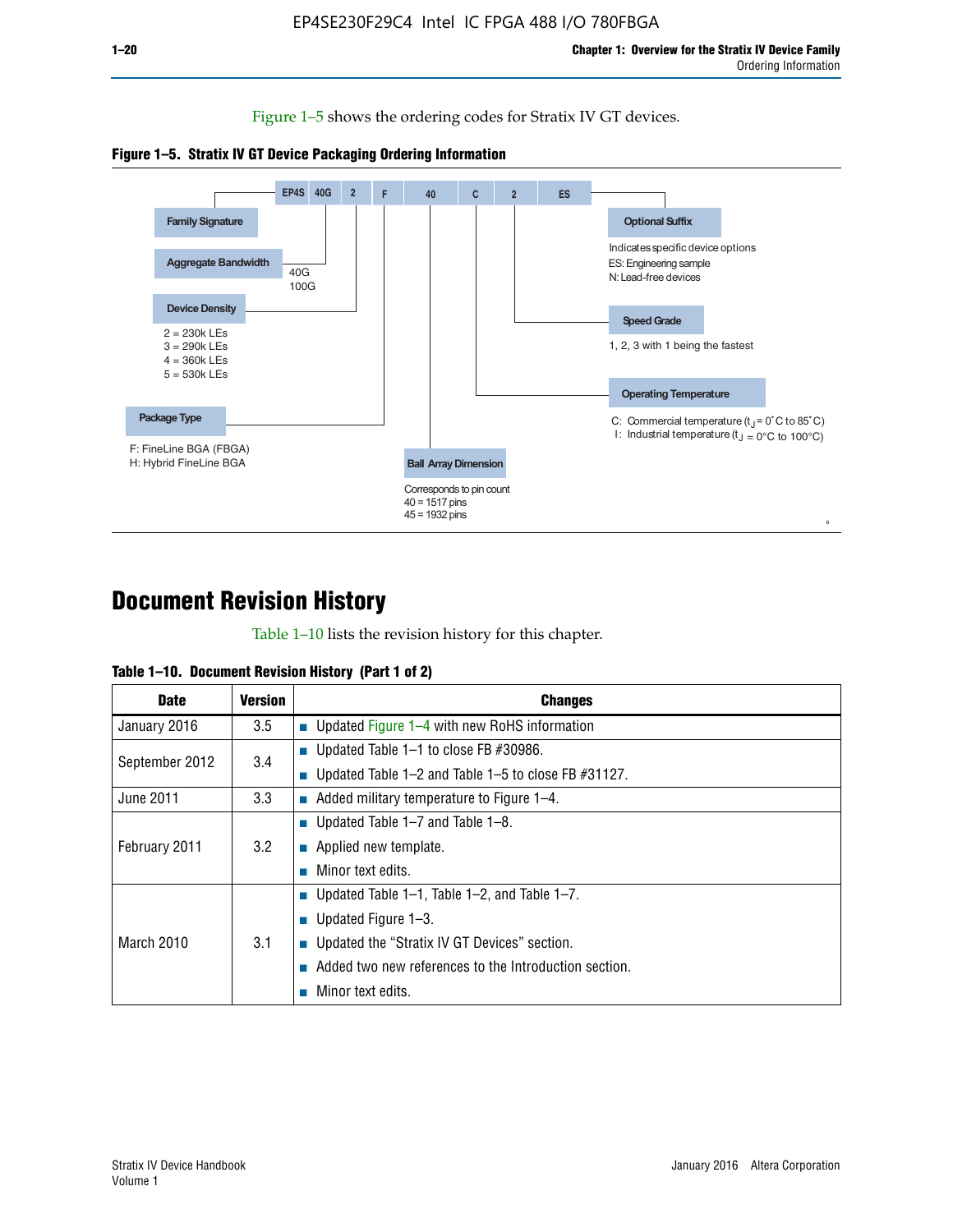## **Table 1–10. Document Revision History (Part 2 of 2)**

| <b>Date</b>      | <b>Version</b> | <b>Changes</b>                                                                                                                                                                                                                                                                    |  |
|------------------|----------------|-----------------------------------------------------------------------------------------------------------------------------------------------------------------------------------------------------------------------------------------------------------------------------------|--|
| November 2009    |                | ■ Updated the "Stratix IV Device Family Overview", "Feature Summary", "Stratix IV GT<br>Devices", "High-Speed Transceiver Features", "FPGA Fabric and I/O Features", "Highest<br>Aggregate Data Bandwidth", "System Integration", and "Integrated Software Platform"<br>sections. |  |
|                  | 3.0            | $\blacksquare$ Added Table 1-3, Table 1-6, and Table 1-9.                                                                                                                                                                                                                         |  |
|                  |                | $\blacksquare$ Updated Table 1-1, Table 1-2, Table 1-4, Table 1-5, Table 1-7, and Table 1-8.                                                                                                                                                                                      |  |
|                  |                | ■ Updated Figure 1–3, Figure 1–4, and Figure 1–5.                                                                                                                                                                                                                                 |  |
|                  |                | $\blacksquare$ Minor text edits.                                                                                                                                                                                                                                                  |  |
|                  | 2.4            | $\blacksquare$ Updated Table 1-1.                                                                                                                                                                                                                                                 |  |
| <b>June 2009</b> |                | $\blacksquare$ Minor text edits.                                                                                                                                                                                                                                                  |  |
|                  |                | $\blacksquare$ Added Table 1-5, Table 1-6, and Figure 1-3.                                                                                                                                                                                                                        |  |
|                  |                | <b>Updated Figure 1–5.</b>                                                                                                                                                                                                                                                        |  |
| April 2009       | 2.3            | Updated Table $1-1$ , Table $1-2$ , Table $1-3$ , and Table $1-4$ .                                                                                                                                                                                                               |  |
|                  |                | ■ Updated "Introduction", "Feature Summary", "Stratix IV GX Devices", "Stratix IV GT<br>Devices", "Architecture Features", and "FPGA Fabric and I/O Features"                                                                                                                     |  |
|                  | 2.2            | ■ Updated "Feature Summary", "Stratix IV GX Devices", "Stratix IV E Device", "Stratix IV<br>GT Devices", "Signal Integrity"                                                                                                                                                       |  |
| March 2009       |                | Removed Tables 1-5 and 1-6                                                                                                                                                                                                                                                        |  |
|                  |                | $\blacksquare$ Updated Figure 1-4                                                                                                                                                                                                                                                 |  |
|                  |                | ■ Updated "Introduction", "Feature Summary", "Stratix IV Device Diagnostic Features",<br>"Signal Integrity", "Clock Networks", "High-Speed Differential I/O with DPA and Soft-<br>CDR", "System Integration", and "Ordering Information" sections.                                |  |
|                  |                | Added "Stratix IV GT 100G Devices" and "Stratix IV GT 100G Transceiver Bandwidth"<br>sections.                                                                                                                                                                                    |  |
| March 2009       | 2.1            | <b>Updated Table 1–1, Table 1–2, Table 1–3, and Table 1–4.</b>                                                                                                                                                                                                                    |  |
|                  |                | $\blacksquare$ Added Table 1-5 and Table 1-6.                                                                                                                                                                                                                                     |  |
|                  |                | ■ Updated Figure $1-3$ and Figure $1-4$ .                                                                                                                                                                                                                                         |  |
|                  |                | $\blacksquare$ Added Figure 1-5.                                                                                                                                                                                                                                                  |  |
|                  |                | Removed "Referenced Documents" section.                                                                                                                                                                                                                                           |  |
| November 2008    |                | ■ Updated "Feature Summary" on page 1-1.                                                                                                                                                                                                                                          |  |
|                  |                | ■ Updated "Stratix IV Device Diagnostic Features" on page 1-7.                                                                                                                                                                                                                    |  |
|                  |                | Updated "FPGA Fabric and I/O Features" on page 1-8.                                                                                                                                                                                                                               |  |
|                  | 2.0            | Updated Table 1-1.                                                                                                                                                                                                                                                                |  |
|                  |                | Updated Table 1-2.                                                                                                                                                                                                                                                                |  |
|                  |                | Updated "Table 1-5 shows the total number of transceivers available in the Stratix IV GT<br>Device." on page 1-15.                                                                                                                                                                |  |
| <b>July 2008</b> | 1.1            | Revised "Introduction".                                                                                                                                                                                                                                                           |  |
| May 2008         | 1.0            | Initial release.                                                                                                                                                                                                                                                                  |  |